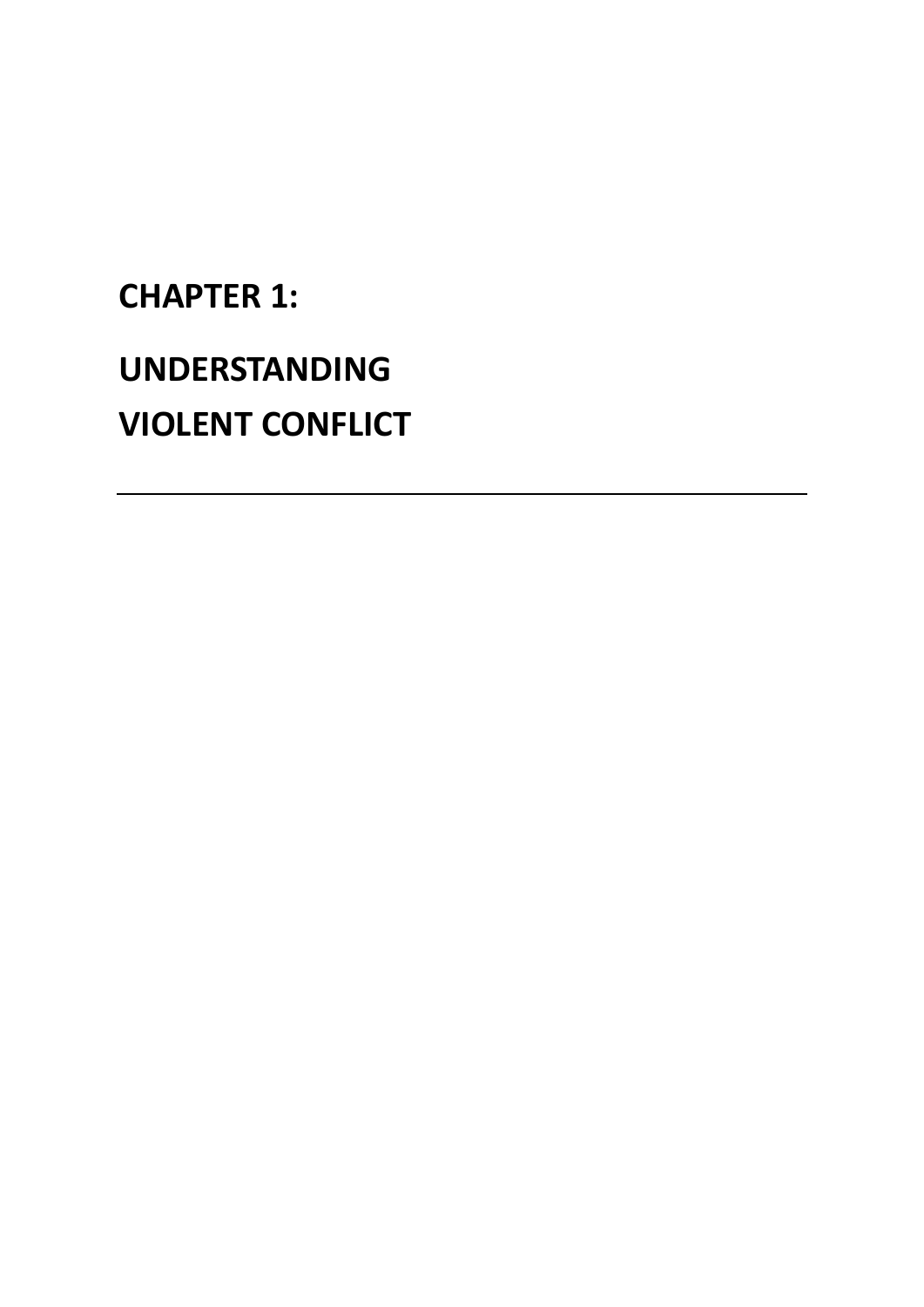# **The Causes of Conflict**

#### **Introduction**

There is no single cause of conflict. Rather, conflict is context-specific, multi-causal and multidimensional and can result from a combination of the following factors:

- **Political and institutional factors: weak state institutions, elite power struggles and** political exclusion, breakdown in social contract and corruption, identity politics
- Socioeconomic factors: inequality, exclusion and marginalisation, absence or weakening of social cohesion, poverty
- **Resource and environmental factors: greed, scarcity of national resources often due to** population growth leading to environmental insecurity, unjust resource exploitation

Each of these factors may constitute a cause, dynamic and/or impact of conflict. New issues will arise during conflict which perpetuate the conflict. Identifying and understanding the interactions between various causes, dimensions, correlates and dynamics of conflict – and the particular contexts in which conflict arises, is essential in determining potential areas of intervention; and designing appropriate approaches and methods for conflict prevention, resolution and transformation.

The way in which a government or institution at an international or societal level addresses conflict between individuals, groups or nations can determine whether the parties to the conflict will resort to violence.

#### **Ohlson, T., 2008, 'Understanding Causes of War and Peace', European Journal of International Relations, Vol. 14, No. 1, pp. 133-160**

How are the causes of war and peace related? Is it possible to bridge the conceptual gap between causes-of-war theory and conflict resolution theory? This article puts forward a new conceptual framework to facilitate the analysis of the outbreak, conduct and resolution of armed conflict within states. This 'Triple-R' framework involves consideration of reasons, resources and resolve for engaging in violence.

**Smith, D., 2004, 'Trends and Causes of Armed Conflict', Berghof Research Centre for Constructive Conflict Management, Berlin** 

This chapter provides a brief overview of what is known and understood about the causes of armed conflict. The emphasis is on an applied methodology for studying and analysing armed conflict, rather than on theory. It looks at both the variety and the different types of causes of armed conflict. It introduces the conceptual pairing of justice and mobilisation as a way of linking the long and short term issues leading to conflict. **See full text**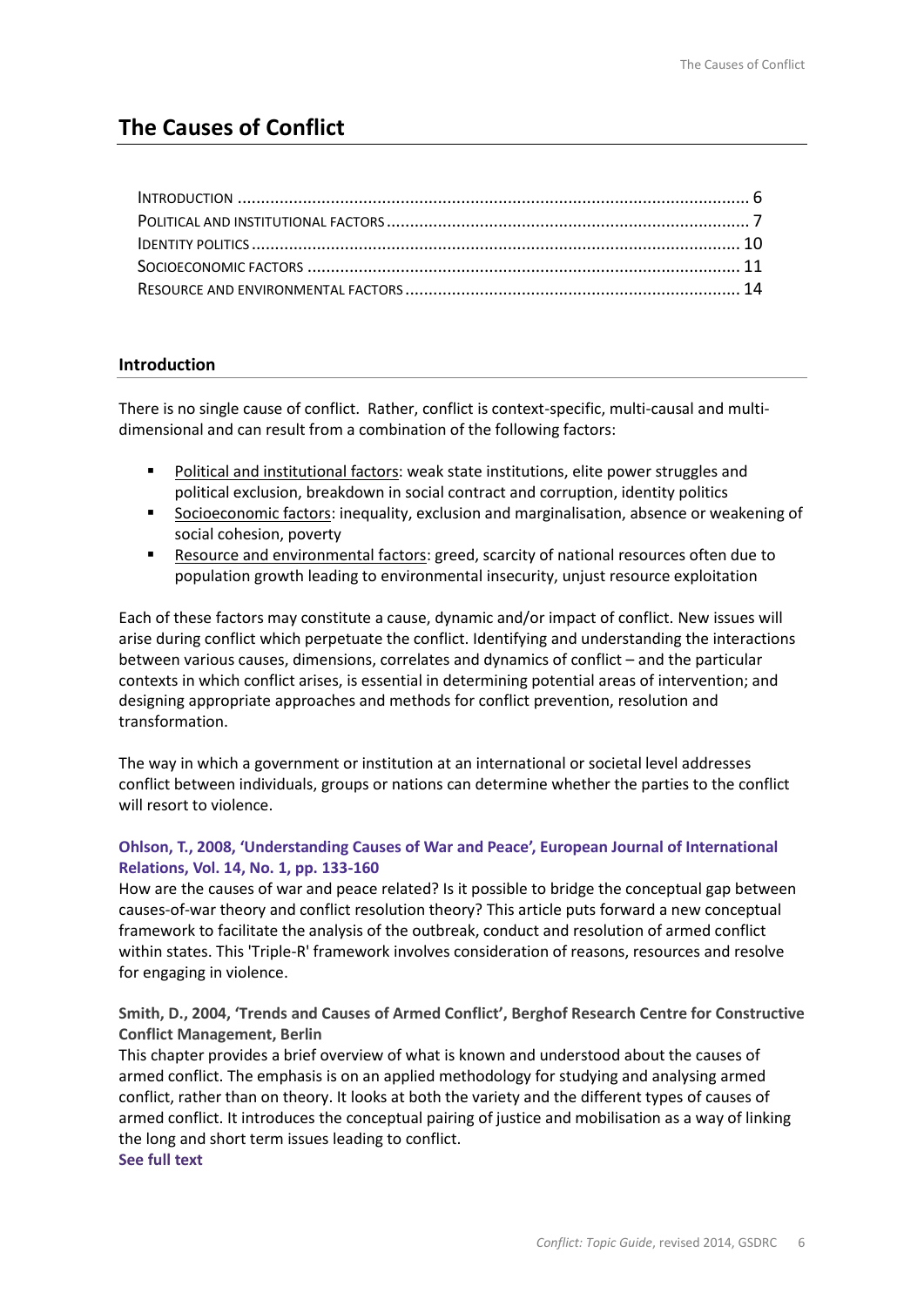**Hoeffler, A., 2012, 'On the Causes of Civil War', In the Oxford Handbook of the Economies of Peace and Conflict, Oxford University Press, Oxford**

What causes civil wars? This chapter provides an overview of the research looking into the causes of civil war and argues that the research on the causes of war is unlikely to be helpful for settling civil wars. Irrespective of the original causes, new issues will have arisen during the conflict. For conflict prevention purposes it is probably better to refer to correlates of war, rather than causes. Countries are more likely to experience a civil war when they had a war in the past, their income is low, they have poor growth and a large population.

**See full text**

#### **Political and institutional factors**

#### *Weak state institutions*

State weakness can create the conditions for violent conflict. Political institutions that are unable to manage differing group interests peacefully, to provide adequate guarantees of group protection, or to accommodate growing demands for political participation, can fracture societies. There is a degree of consensus that there is a U-shaped relationship between levels of democracy and likelihood of violent conflict. While mature democracies are able to manage tensions peacefully through democratic inclusion, stark autocracies are able to repress violence and manage conflict through force. The most vulnerable states are those in political transition. Uncertainty and collective fears of the future, stemming from state weakness, clientelism and indiscriminate repression may result in the emergence of armed responses by marginalised groups and nationalist, ethnic or other populist ideologies.

# **Mansfield, E.D. and Snyder, J., 2007, 'Turbulent Transitions: Why Emerging Democracies Go to War in the Twenty-first Century', in Leashing the Dogs of War: Conflict Management in a Divided World, eds., C. Crocker, F.O. Hampson, and P. All, United States Institute for Peace, Washington, DC, pp. 161-176**

Is democratisation the best way to promote peace? This research argues that the world would probably be safer if there were more mature democracies but, in the transition to democracy, countries become more aggressive and war prone. The international community should be realistic about the dangers of encouraging democratisation where the conditions are unripe. The risk of violence increases if democratic institutions are not in place when mass electoral politics are introduced.

#### **Lake, D. A. and Rothchild, D., 1996, 'Containing Fear: The Origins and Management of Ethnic Conflict', International Security, vol. 21, no. 2, pp. 41-75**

What causes ethnic conflict, and why does it escalate? This article argues that intense ethnic conflict is usually caused by collective fears for the future. It presents a framework for understanding the origins and management of ethnic conflict, and recommends how the international community can intervene more effectively. Three key factors contribute to the development of ethnic conflict: Information failure, when individuals or groups misrepresent or misinterpret information about other groups; Problems of credible commitment, when one group cannot credibly reassure another that it will not renege on or exploit a mutual agreement; and Security dilemmas, when one or more disputing parties has an incentive to use pre-emptive force. When these factors take hold, groups become apprehensive, the state weakens, and conflict becomes more likely.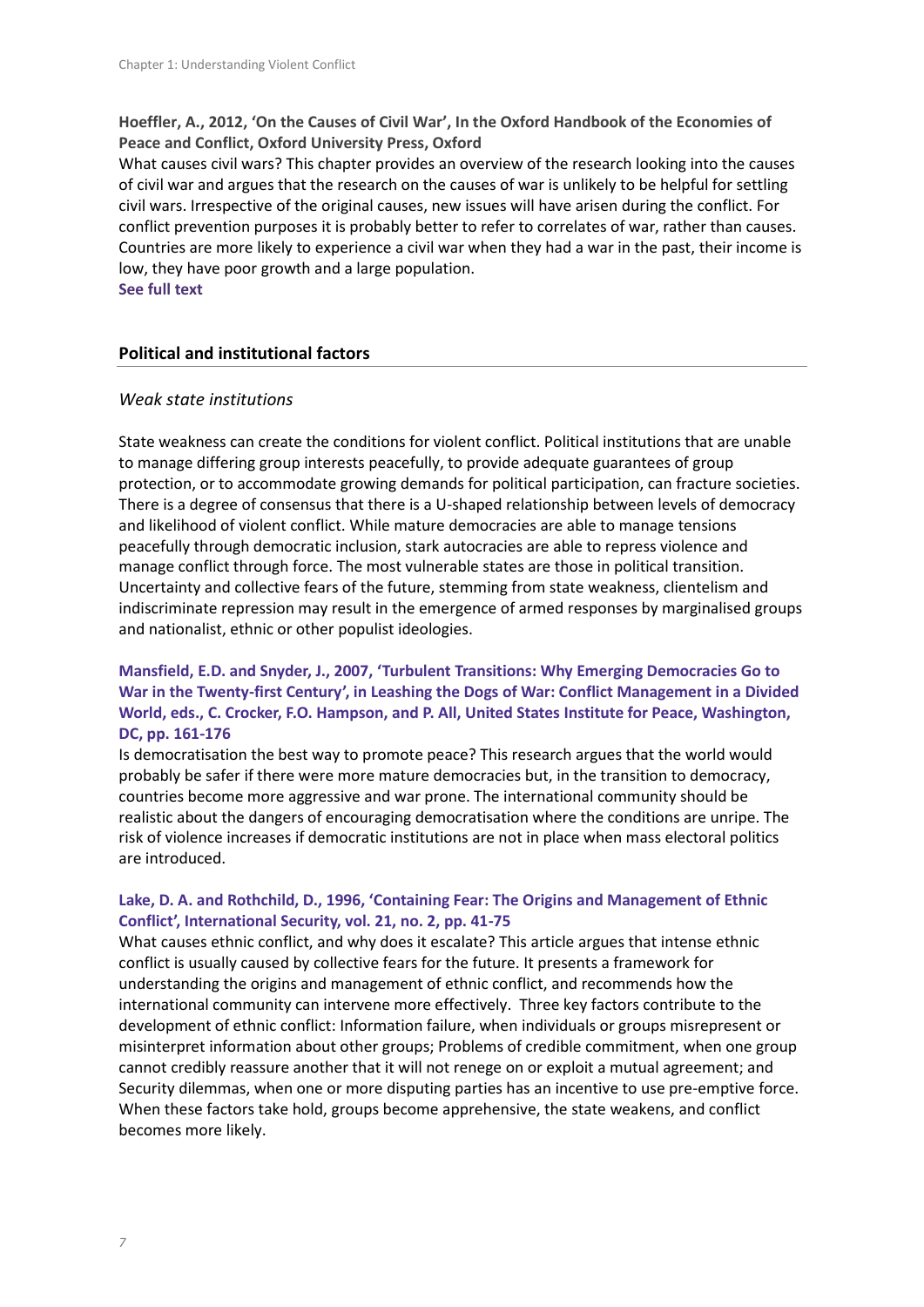#### *Elite power struggles and political exclusion*

Colonialism and liberation struggles in Africa, the Middle East and Asia have left various legacies, including divisive and militarised politics and fierce struggles for power and land. Post-liberation leaders in some countries have sustained these dynamics, retaining power through neopatrimonial networks, state capture, militarisation and coercion. Studies have shown that in some cases, they have promoted ideologies of 'Us versus Them', excluding and marginalising other groups.

The domination of access to state structures and resources by any one leader, group or political party to the exclusion of others exacerbates social divisions. It may provide incentives for excluded leaders to mobilise groups to protest and engage in violent rebellion. In contrast, inclusive elite bargains that seek to address social fragmentation and integrate a broad coalition of key elites can reduce the chances of violent rebellion.

#### **Van Wyk, J-A., 2007, 'Political Leaders in Africa: Presidents, Patrons or Profiteers?', Occasional Paper Series, vol. 2, no. 1, The African Centre for the Constructive Resolution of Disputes (ACCORD), South Africa**

What impact has leadership had on the development of African states? This paper analyses the multiple layers of formal and informal political leadership in post-colonial Africa. Political leaders are the primary holders, controllers and distributors of power and resources in a particular institution and/or territory. Contemporary African leaders operate in an environment constrained by colonial legacies and instability. Leadership is characteristically neo-patrimonial, featuring presidentialism, clientelism, the use of state resources and the centralisation of power.

# **Lindemann, S., 2008, 'Do Inclusive Elite Bargains Matter? A Research Framework for Understanding the Causes of Civil War in Sub-Saharan Africa', Discussion Paper, no. 15, Crisis States Research Centre, London School of Economics and Political Science, London**

Sub-Saharan Africa is the world's most conflict-intensive region. But why have some African states experienced civil war, while others have managed to maintain political stability? This paper argues that the ability of post-colonial states in Sub-Saharan Africa to maintain political stability depends on the ability of the ruling political parties to overcome the historical legacy of social fragmentation. Creating inclusive elite bargains can bring stability while exclusionary elite bargains give rise to trajectories of civil war.

#### **DFID, 2009, 'Building the State and Securing the Peace', Department for International Development (DFID), London**

How can support for state-building and peace-building be integrated? This Emerging Policy Paper outlines a strategic framework for DFID's engagement in situations of conflict and fragility, plus operational implications. DFID's integrated approach to state-building and peace-building aims primarily to promote inclusive political settlements. This facilitates the further goals of: (i) addressing causes of conflict and building resolution mechanisms; (ii) developing state survival functions; and (iii) responding to public expectations. Support across all four of these interrelated areas is necessary to help create a positive peace- and state-building dynamic.

#### *Breakdown in social contract and corruption*

A social contract is a framework of rules that governs state-society relations and the distribution of resources, rights and responsibilities in an organised society. How a government spends public revenue, regardless of whether it comes from taxes or from natural resources, is significant. If it spends it equitably on social welfare and satisfying basic needs, conflict is less likely than if it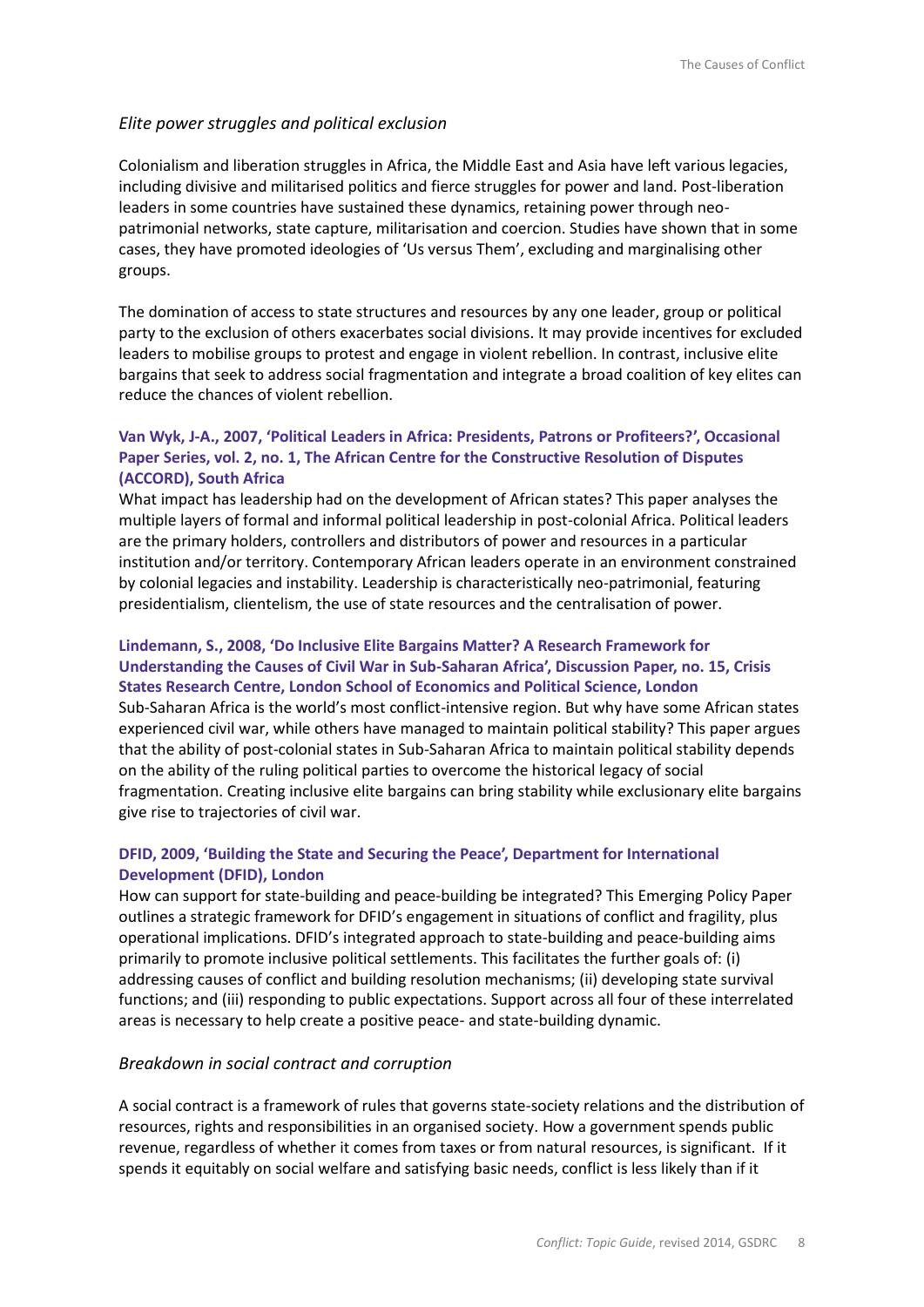appropriates revenues for corrupt or fractional purposes. Corruption undermines public trust in government, deters domestic and foreign investment, exacerbates inequalities in wealth and increases socioeconomic grievances. Equally, the inability of states to provide basic services, including justice and security, to all its citizens reduces state legitimacy and trust in state institutions, weakening or breaking the social contract.

In some cases, ruling groups may resort to violence to prolong their rule and maintain opportunities for corruption. This can in turn provoke violent rebellion by marginalised groups. In other situations, research has found that "buying off" opposition groups and belligerents may facilitate transitions to peace.

#### **Murshed, S. M. and Tadjoeddin, M. Z., 2009, 'Revisiting the Greed and Grievance Explanations for Violent Internal Conflict', Journal of International Development, vol. 21, no. 1, pp. 87-111**

This article assesses two recent explanations for the onset of internal conflict: greed and grievance. The former reflects elite competition over valuable natural resource rents. The latter argues that relative deprivation, and the grievance it produces, fuels conflict. However, this article argues that neither the presence of greed or grievance is sufficient for the outbreak of violent conflict. Violent conflict requires institutional breakdown, or the failure of the social contract.

#### **Chandhoke, N., 2005, 'Of Broken Social Contracts and Ethnic Violence: The Case of Kashmir', Working Paper, no. 75, Crisis States Research Centre, London School of Economics and Political Science, London**

Are identity politics to blame for the outbreak of violence in Kashmir? This paper, based on research carried out in Srinagar, argues that this is not the case. It concludes that the outbreak of militancy has been caused by the failure of political institutions and organisations, and the violation of the social contract.

#### Addison, T. et al., 2008, 'Ending Violent Conflict and Building a Social Compact', Chapter 6 in Escaping Poverty Traps, Chronic Poverty Research Centre, Manchester

This chapter looks at the links between poverty, injustice and violence and argues that, to build lasting peace, societies must build a viable social compact. A viable social compact is one in which the state acts to reduce people's risks – through law and order, services and infrastructure – in return for their commitment to the state. The chapter includes a discussion of the links between state fragility, poverty and violent conflict. There is also an examination of how viable social compacts are built and the role the international community has to play. **See full text**

# **Le Billon, P., 2003, 'Buying Peace or Fuelling War: The Role of Corruption in Armed Conflicts', Journal of International Development, vol. 15, no. 4, pp. 413 - 426**

What is the relationship between corruption and the outbreak, duration and termination of conflicts? Donors and analysts consider corruption a primary explanation for a whole range of development problems. Yet this study suggests that corruption is partially driven by internal processes of capital accumulation and global structural forces. Corruption may have a corrosive effect on economies and rule-based institutions, but it also forms part of the fabric of social and political relationships. This endogenous character means that conflict may be engendered more by changes in the pattern of corruption than by corruption itself.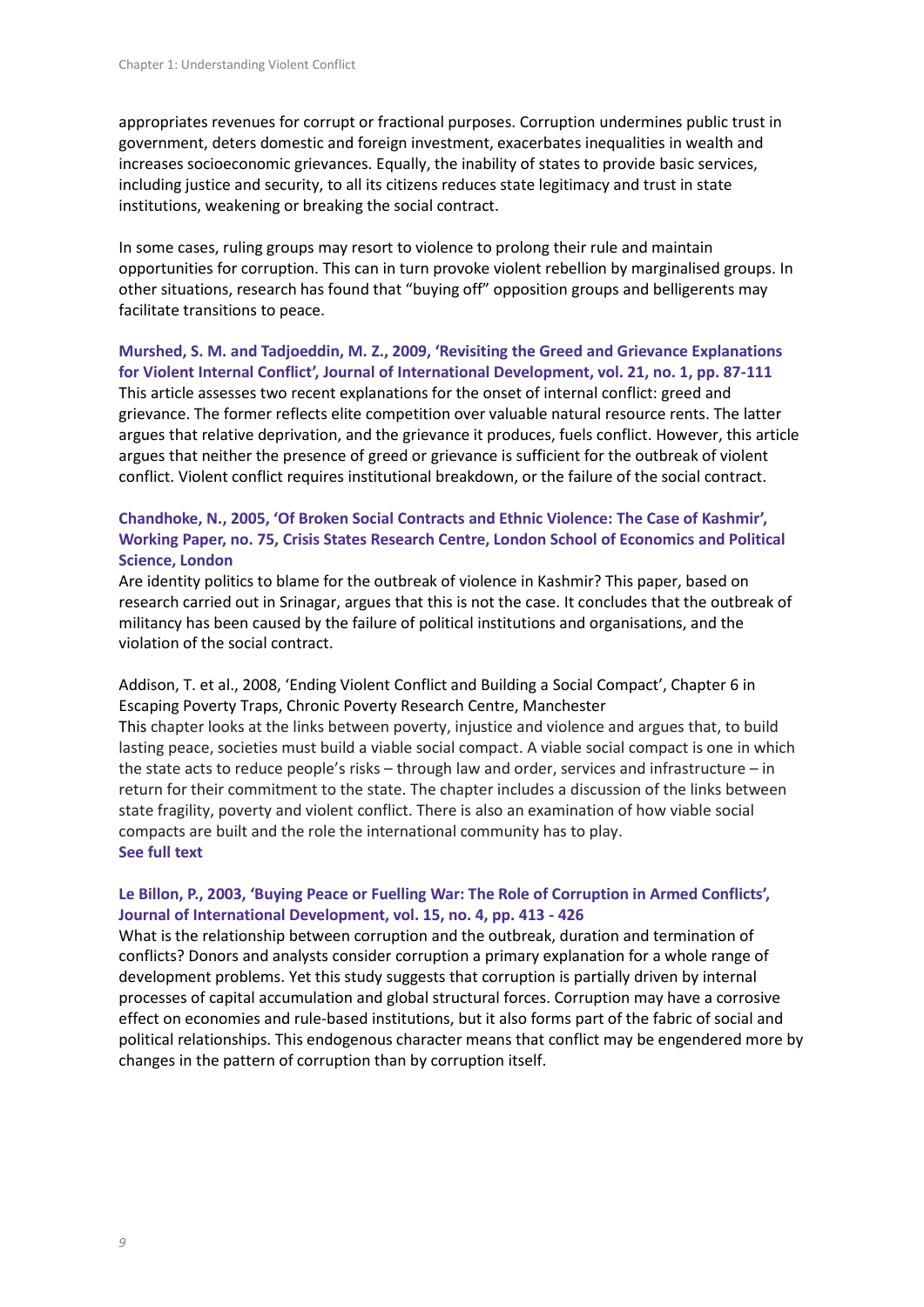#### **Additional resources**

For discussion and resources on political and institutional factors of state fragility, see '**political and institutional factors**' in the **causes and characteristics of fragility** section of the GSDRC's fragile states guide.

Further resources on corruption can be found in the **governance programming** section in the peacebuilding component in this guide.

Resources on the relationship between elections and conflict can be found in the **elections in postconflict or fragile environments** section of the GSDRC's political systems guide.

#### **Identity politics**

There has been ongoing debate about the role of identity in violent conflict. The 'primordialist' (or 'ancient hatreds') argument that ethnic, religious or cultural differences inevitably result in conflict has been discredited in much of the literature. In contrast, 'instrumentalist' theorists have asserted that identity is simply constructed and exploited as a means of mobilisation (see **mobilisation into violence** under conflict dynamics). Most recent authors argue for a middle ground: ethnic, religious or cultural identities do not condemn people to fight against each other and are usually not the main issues and reasons for conflict; however, when introduced and mobilised, religion, ethnicity and culture provide a system of beliefs and practices that can unite adherents in a community, alter their perception of others and encourage them to take collective action in the name of their group.

In situations of exclusion and discrimination, the salience of group identity can be a deciding factor in whether groups can be mobilised to violence. At the same time, cross-cutting identities and/or weak cohesion within particular religious or ethnic groups are believed to reduce the probability that a group will be able to mobilise in an exclusionary manner.

Identity politics can be used by both dominant and marginalised group to articulate exclusion and discontent. It should not be assumed, however, that all forms of ethnic and religious politics are exclusionary or foster violence. While identity can be a discourse of power as well as of grievance, it can provide a peaceful means of inclusion and empowerment and a basis for claiming rights and citizenship.

Further discussion and resources on identity politics can be found in the **peace agreements** section of this guide.

#### **Luckham, R., Moncrieffe, J. and Harris, C., 2006, 'Understanding the Routes in and out of Political Violence: An Assessment of the Linkages Between Identity Politics, Exclusion, Inequality and Political Violence in EMAD Countries', GSDRC, Birmingham**

Nationality and other sub-sets of identity, including ethnicity, religion and class, clan and subnational region are important identity markers people use to claim citizenship and empowerment. Identity politics are dynamic. They can contribute to violent or peaceful solutions. Not all forms of ethnic and religious politics are exclusionary, nor do they necessarily lead to violence. How identity politics combine within a particular context determines whether violence does or does not occur, and extremist groups that resort to violence are often small minorities within minorities and require micro-analysis of the conditions in which they operate. This paper synthesises the results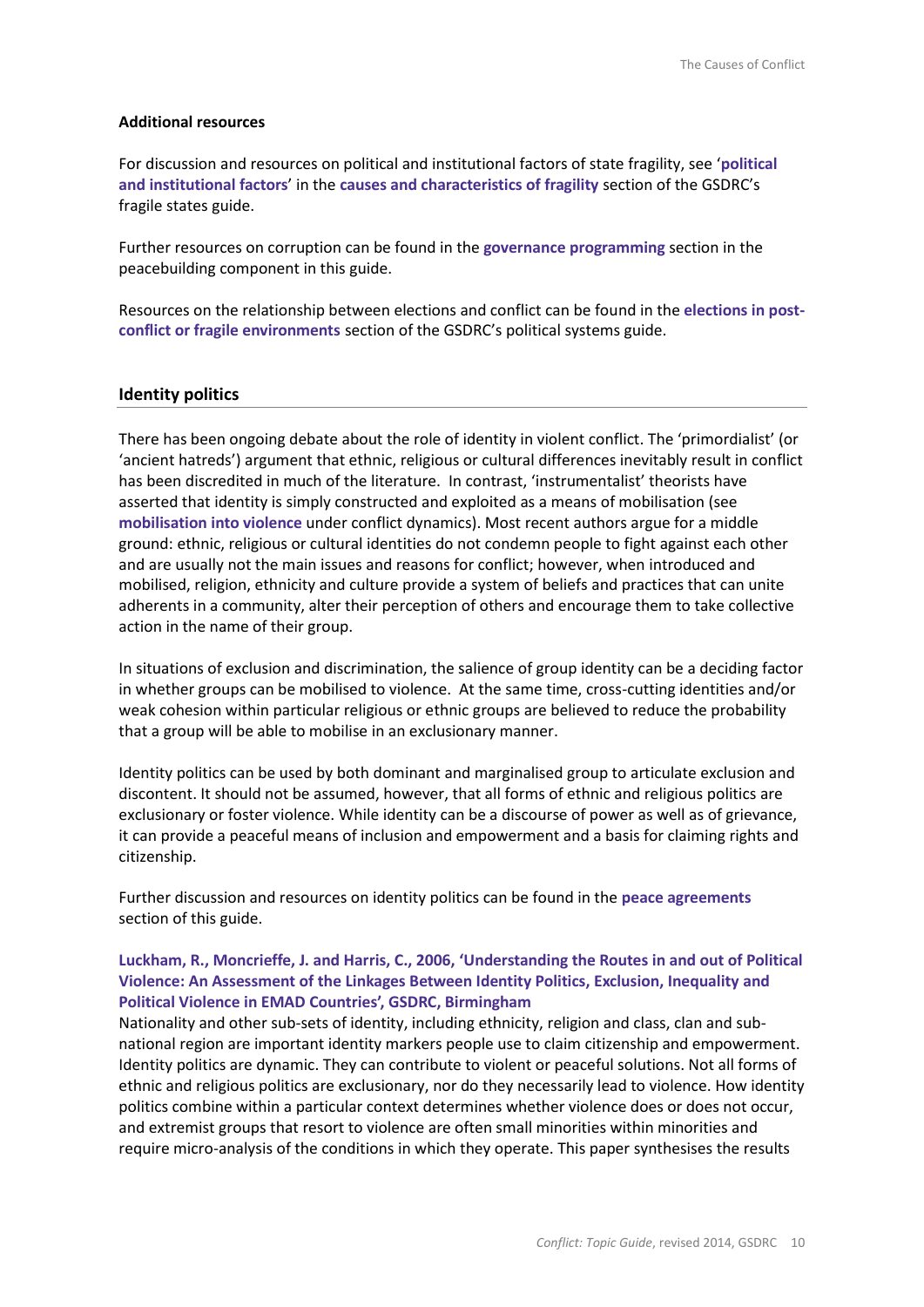of case studies of Bolivia, Peru, Tajikistan and Yemen and recommends the application of regional and country context when analysing countries prone to political violence.

#### **Kadayifci-Orellana, S. A., 2009, 'Ethno-Religious Conflicts: Exploring the Role of Religion in Conflict Resolution', in The SAGE Handbook of Conflict Resolution, eds., J. Bercovitch, V. Kremenyuk, and I. W. Zartman, SAGE, London, pp. 264-280**

How can the religious texts, values and beliefs used to incite conflict be harnessed to promote peace-building and reconciliation? What contributions can faith-based actors make to conflict resolution? This chapter examines the ways in which religion can be used to inspire both war and peace. The revival of religiously motivated conflicts, and the increasing involvement of religious actors in resolving them, requires understanding of their dynamics.

#### **Cocodia, J., 2008, 'Exhuming Trends in Ethnic Conflict and Cooperation in Africa: Some Selected States', African Journal on Conflict Resolution, vol. 8, no. 3, pp. 9-26**

Why are certain parts of Africa characterised by ethnic conflict while other parts remain relatively calm? This paper argues that equity, justice, literacy levels and external threats are key factors which determine the likelihood of conflict. Case studies of both conflict and cooperation situations are examined – from Tanzania, Botswana, South Africa, Uganda and Côte d'Ivoire.

#### **Miklian, J., 2009, 'Nepal's Terai: Constructing an Ethnic Conflict', South Asia Briefing Paper, no. 1, International Peace Research Institute (PRIO), Oslo**

Recent ethnic violence in Nepal has polarised citizens along ethnic issues that were largely unaddressed during the civil war and the subsequent peace agreement. This paper traces the history of Nepali post-war ethnic violence and the current difficulties implementing peace agreements. Reducing the risk of future armed conflict involves targeting grassroots opinion, preventing demonisation of specific ethnic groups and recognising long-standing discrimination of the Madhesi people of the Terai region.

#### **Melvin, N. J., 2007, 'Conflict in Southern Thailand: Islamism, Violence and the State in the Patani Insurgency', SIPRI Policy Paper, no. 20, Stockholm International Peace Research Institute, Stockholm**

What is behind the recent return to violence in southern Thailand and how can the conflict be resolved? This paper outlines interpretations of conflict in the Patani region. These focus on historical grievances, the role of violent Islamism, modern Thai politics and the 'global war on terror'. Measures to address two longstanding sources of grievance – language and education – could help improve the situation.

For resources on the role of religion and religious actors in peacemaking, see the **direct prevention mechanisms** section of this guide.

# **Socioeconomic factors**

#### *Inequality, exclusion and marginalisation*

There is increasing recognition that it is the nature of inequality, rather than the extent of inequality, that determines the likelihood of violent conflict. Research has found that inequalities that align with cultural, ethnic or religious identities ('horizontal inequalities') are more likely to result in violence. This is especially the case when there are 'multidimensional horizontal inequalities' – where culturally defined groups experience multiple forms of exclusion from political, economic, social, security, justice, and cultural realms. Often these forms of inequality,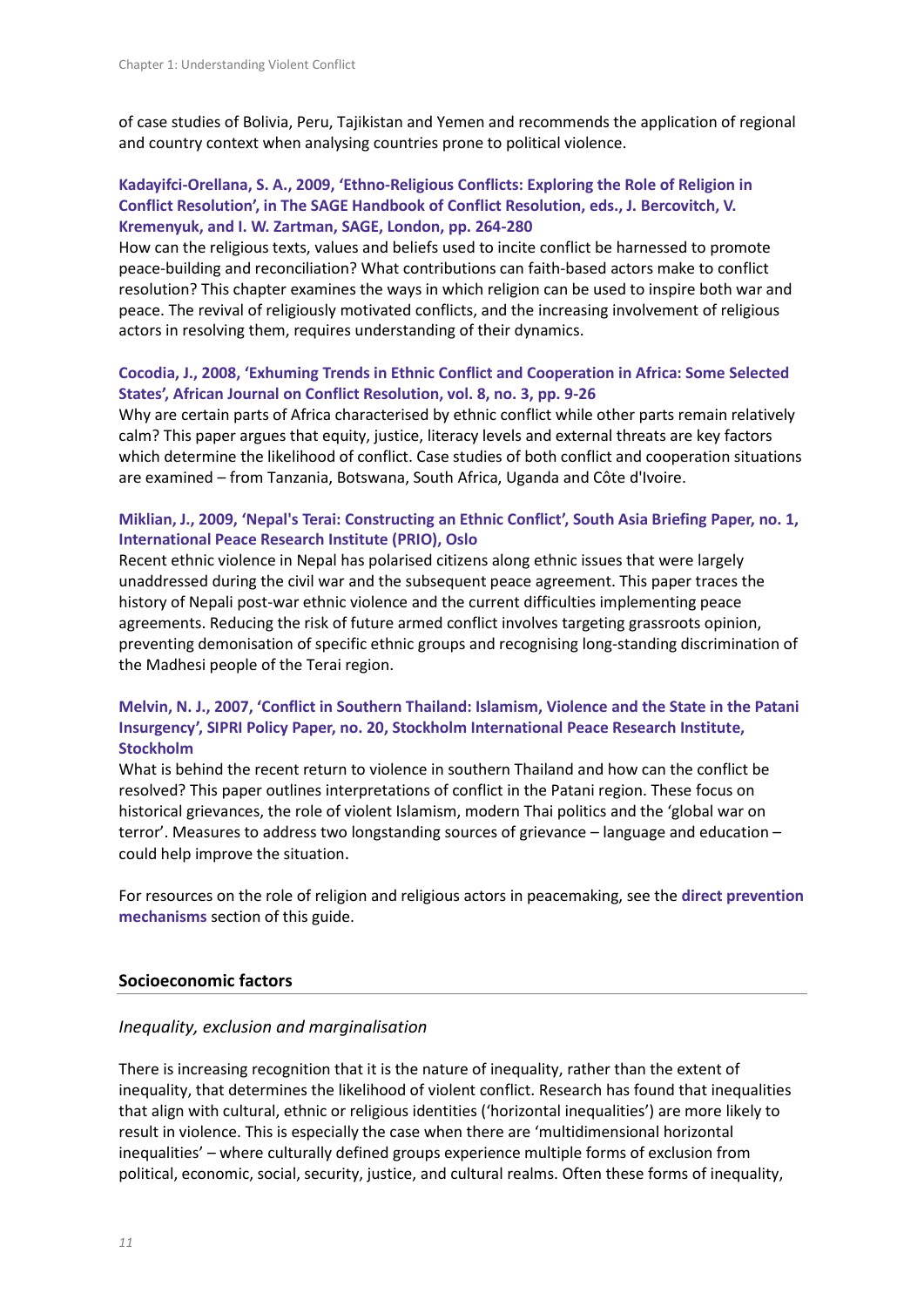exclusion and marginalisation interact and compound one another: unequal access to land and natural resources, for example, may result from the lack of access to power and decision-making.

A strong sense of collective injustice, due to actual or perceived exclusion based on social or cultural identity, can increase a group's feelings of alienation from the wider society. This may lead to animosity and resentment. Over time, such tensions can foster group mobilisation and fuel violent conflict. It is not only the relatively deprived who may instigate violence, however, but also the privileged who fear losing power and benefits.

Government responses are important in determining whether dissatisfaction turns violent. If the state reacts harshly to non-violent protests, as opposed to seeking to address exclusion, then the chances of violent conflict are more likely. Exclusion and inequality as a cause of conflict may be connected to the breakdown of the social contract, discussed under **political and institutional factors**.

**Brinkman, H.-J., Attree, L., and Hezir, S., 2013, 'Addressing inequalities as horizontal drivers of conflict in the post-2015 development agenda', PBSO and Saferworld** What is the impact of inequalities on the likelihood of violent conflict? This paper analyses how inequalities, violent conflicts, and the relations between them are holding back development, supporting the arguments for addressing inequalities in the post-2015 framework. Horizontal inequalities – including economic, political, cultural, gender and those related to security, justice and social services – can heighten group grievances and increase the risk of violent conflict. Inequality can be addressed through inclusion, fairness, responsiveness, accountability to all social groups, and measures to strengthen intergroup relations. This will mitigate the divisions that can lead to conflict, violence and underdevelopment. **See full text**

**Cederman, L-E., Gleditsch, K. S. and Buhaug, H., 2013, 'Inequality, Grievances, and Civil War', Cambridge University Press, Cambridge**

Do grievances cause civil war? This book argues that political and economic inequalities following group lines – horizontal inequalities – generate grievances that in turn can motivate civil war. The authors develop new indicators of political and economic exclusion at the group level. Political and economic inequalities afflicting entire ethnic groups are especially likely to fuel resentment and justify attempts to fight perceived injustice. The best way to break the cycle of violence driven by political exclusion and economic inequality is to involve groups that have been marginalised by giving them a real stake in their country's future.

**See details on publisher's website**

#### **Kanbur, R., 2007, 'Poverty and Conflict: The Inequality Link', International Peace Academy, New York**

How do poverty and inequality causally interact with conflict? While there is a general view that poverty and inequality can lead to conflict, the nature of the links are less well appreciated. This paper draws out the links based on the recent economics literature and discusses their implications for policy. While inequality is a natural concomitant of economic processes, particularly those driven by the market, its implications for security emerge when unequal outcomes align with socio-political cleavages.

#### **Sen, A., 2008, 'Violence, Identity and Poverty', Journal of Peace Research, vol. 45, pp.5-15**

How do we explain the cause of violence in the world today? This article argues that approaches to explaining violence should avoid isolationist programmes that explain violence solely in terms of social inequality and deprivation, or in terms of identity and cultural factors. The coupling between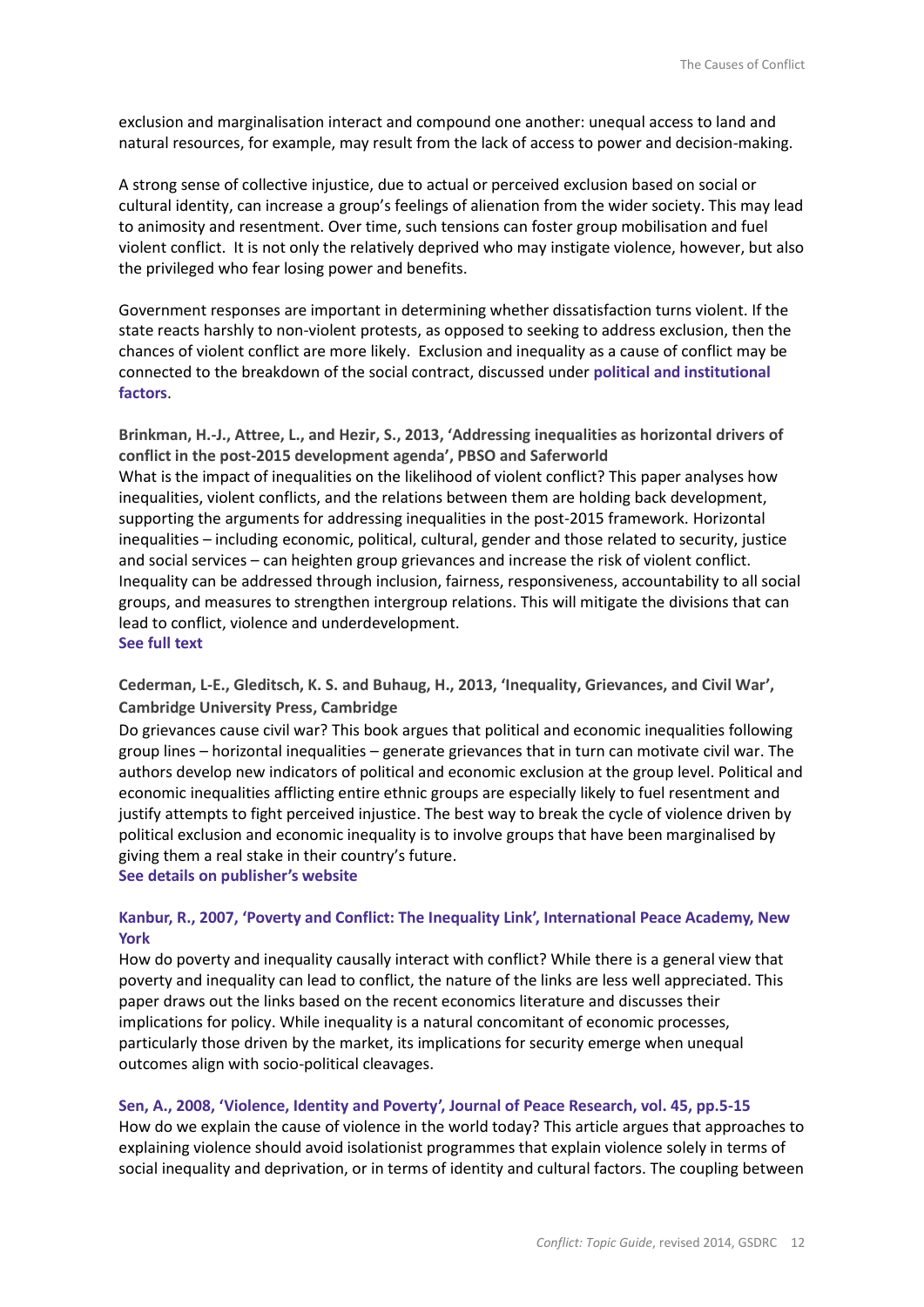cultural identities and poverty increases the significance of inequality and can contribute to violence.

#### **Stewart F., Brown G.K., Langer A., 2008, 'Major Findings and Conclusions on the Relationship Between Horizontal Inequalities and Conflict', in Stewart, F. (ed.), Horizontal Inequalities and Conflict: Understanding Group Violence in Multiethnic Societies, Palgrave Macmillan**

What are the links between horizontal inequalities (HIs) and conflict? This chapter summarises findings from case studies plus more global analyses. Severe HIs are particularly likely to be a source of conflict when they are consistent across socioeconomic, cultural and political dimensions. While socioeconomic HIs generate fertile ground for conflict and cultural status inequalities bind groups together, political HIs provide incentives for leaders to mobilise people for rebellion.

#### **Human Rights in China, 2007, 'China: Minority Exclusion, Marginalisation and Rising Tensions', Minority Rights Group, London**

Over the past twenty-five years, China has undergone rapid social and economic change. This report argues that this transformation has exposed the Chinese government's negative policies towards minorities. Key issues preventing minorities from exercising their rights include limited political participation, inequitable development and inadequate protection of minority cultural identity.

# **McCoy, D., 2008, 'Rectifying Horizontal Inequalities: Lessons from African Conflict', African Journal on Conflict Resolution, vol. 8, no. 1, pp. 105-134**

How can countries emerging from conflict create sustainable peace and stability? This article argues countries must address the horizontal inequalities that cause many violent conflicts. The examples of Mali and Rwanda illustrate steps countries can take to rectify horizontal inequalities in post-conflict environments, providing long term conflict resolution.

For further discussion and resources, see the **underlying causes of conflict** in the GSDRC's **social exclusion** guide.

# *Poverty and conflict*

Conflict and poverty are clearly linked - a disproportionate number of conflicts take place in poor countries. The direction of causality has been debated, however. Most research contends that poverty, in itself, is rarely a direct cause of conflict; yet it is evident that conflict exacerbates poverty (see **impact of conflict**). Most authors now contend that it is relative deprivation, rather than poverty per se, that makes violent conflict more likely. Poverty may contribute to or sustain conflict through its association with perceived injustices and forms of exclusion between groups (see **inequality, exclusion and marginalisation**). In some specific contexts, there is evidence that extreme poverty has provided the motivation for effective recruitment and mobilisation of the masses.

#### **Goodhand, J., 2001, 'Violent Conflict, Poverty and Chronic Poverty', Working Paper, no. 6, Chronic Poverty Research Centre, Manchester**

What is the nature of links between conflict and poverty? What are the implications of academic debate for policy and future research? This paper provides an overview of the literature on chronic poverty and conflict. Traditionally the concepts of chronic poverty and violent conflict have been treated as separate spheres. It is argued that poverty and conflict are linked. Violent conflict is not a side issue and needs to be better understood in order to achieve development goals.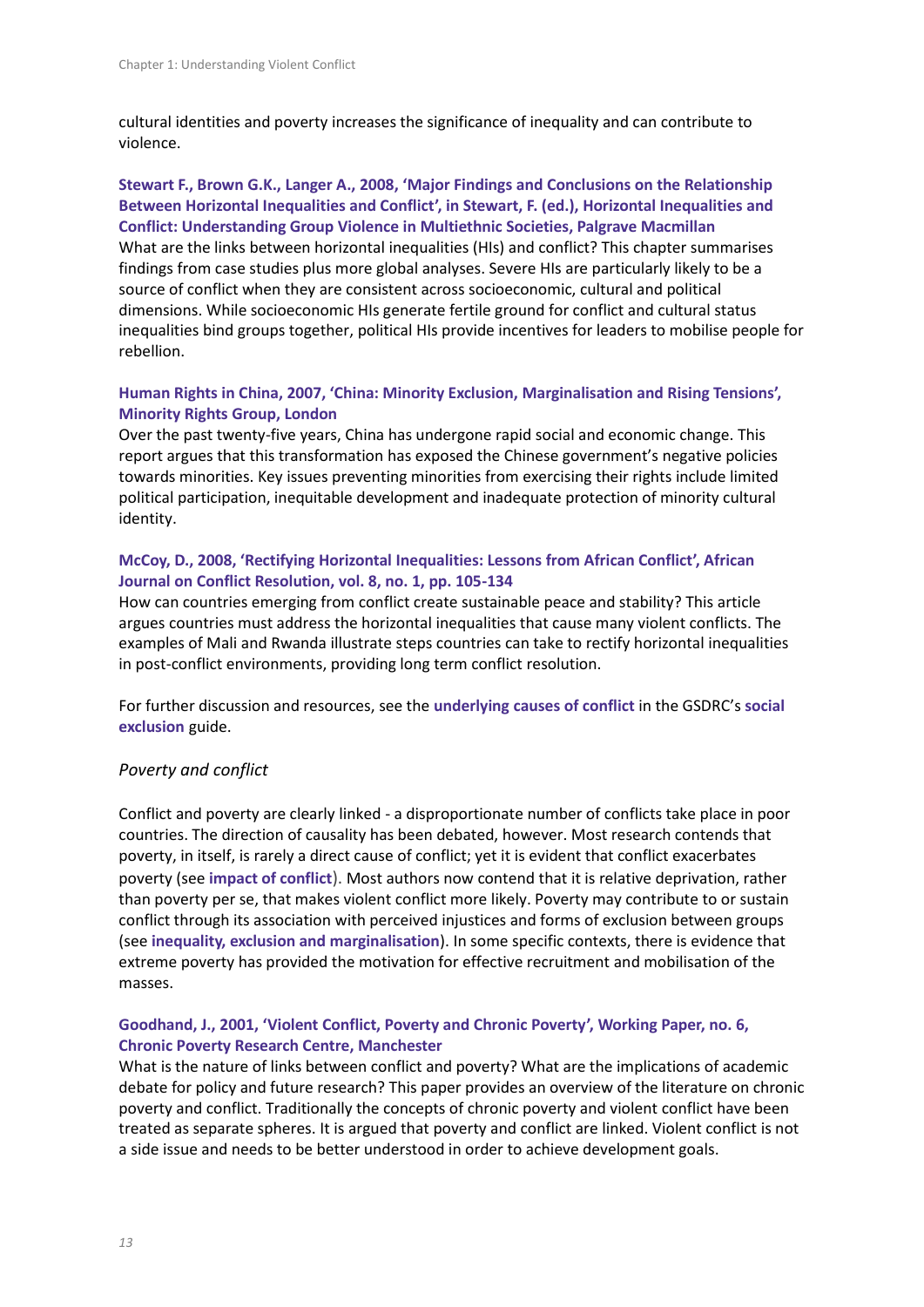#### **Justino, P., 2009, 'The Impact of Armed Civil Conflict on Household Welfare and Policy Responses', HiCN Working Paper, no. 61, Households in Conflict Network, Institute of Development Studies, Brighton**

How does armed conflict impact on households and how do they respond to and cope with it? This paper examines the direct and indirect effects of conflicts and shows that the indirect effects are channelled through markets, political institutions and social networks. Until there is more research on the fundamental processes linking armed civil conflict and household welfare, it will be difficult to develop effective policies for preventing and resolving conflicts.

#### **Resource and environmental factors**

#### *Greed and opportunity in war*

Regardless of the beliefs, ideologies and grievances involved, all armed conflicts must be funded. Such funding often comes from illicit sources and activities. Economic relations may become coercive during armed conflict and peacetime economic activities may be looted by belligerents. Illicit trade in commodities (see next section on **resource exploitation**) during conflicts can reinforce other causes of conflict, including state weakness and lack of accountability.

While many conflicts are clearly motivated by political or social issues, others are mainly economically motivated. Some conflicts start due to political and social motives but are prolonged due to economic motivations ('greed'), which creates disincentives for peace. In the current conflict in Columbia, for example, it is unclear whether groups continue fighting due to the original political reasons or due to the income generated from war-related illicit drug trade. These complexities have led recent authors to challenge the simplistic "greed versus grievance" framework as both elements are often found in conflict situations.

**Berdal M. and Keen D., 1997, 'Violence and Economic Agendas in Civil Wars: Some Policy Implications', Millennium: Journal of International Studies, London, Vol. 26, No. 3, pp. 795-818** This article analyses conflicts and peace efforts in several African, Asian and Central American countries, revealing the crucial role played by economics. The pursuit of 'rational' economic goals by conflict participants is often a major factor behind the continuation of a war that otherwise seems illogical. People at all levels of society can profit from conflict to the extent that peace seems unattractive. Or violence may offer a degree of economic security that is preferable to the uncertain prospects of peace. Conflict can only be tackled by taking into account the non-political functions of violence and the economic benefits it can bring.

**Collier, P. and Hoeffler, A., 2000, 'Greed and Grievance in Civil War', World Bank, Washington, DC** Are civil wars really caused by political repression, inequality, or religious and ethnic differences? What roles do factors other than grievance play in rebellion? This paper looks at the causes of civil war, using a new data set of wars during 1960-99. Civil wars are now more common than international conflict. Of 25 armed conflicts in 2000, 23 were internal. Rebellion needs both motivation and opportunity. Political science explains conflict in terms of motive. When grievances are sufficiently acute, here is violent protest. Such grievances include inequality, oppression, religious and ethnic tensions. A much smaller literature from economic theory models rebellion as an industry that generates profit from looting. Greed, not grievance, is the driving force, and opportunity is more important than motive.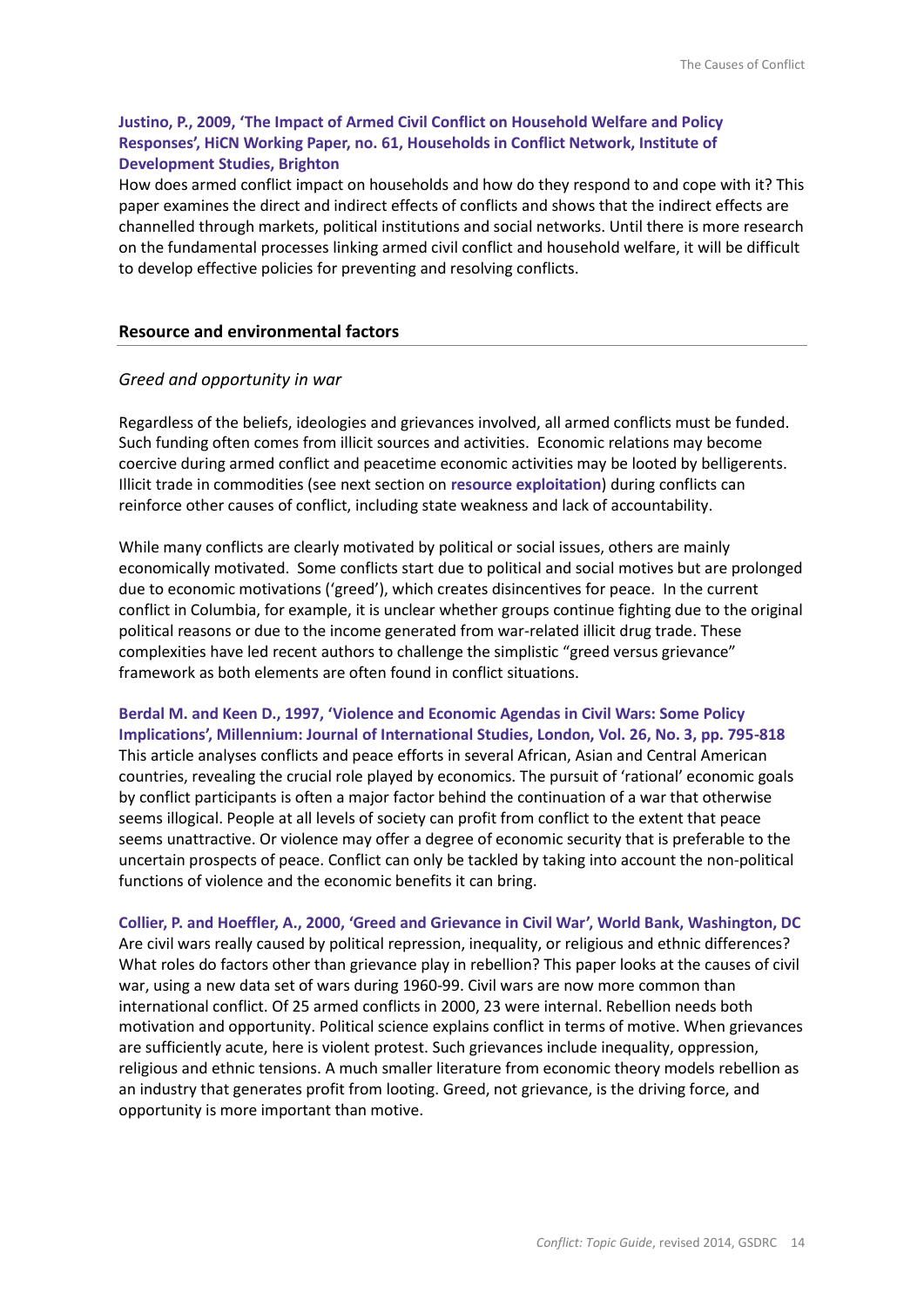# **Cramer, C. and Hanlon, J., 2006, 'Greed versus Grievance: Conjoined Twins or Discrete Drivers of Violent Conflict', Civil War, Civil Peace, Yanacopulos, H. and Hanlon, J., Open University in association with James Currey, Oxford and Ohio University Press, Athens, Ohio** The debate within neoclassical economics on the main sources of civil war has crystallised around

a simple dichotomy between 'greed' and 'grievance'. This chapter argues that it is questionable whether the 'greed versus grievance' debate is useful as a means of understanding violent conflict. These terms are difficult to separate and, moreover, it is unlikely that there can be a clear 'either/or' explanation of the causes of war.

#### *Resource exploitation*

Research has demonstrated connections between lootable resources and conflict. Control and exploitation of natural resources can be involved in all phases of the conflict cycle, contributing to: the outbreak of conflict through inequitable resource and wealth sharing; the perpetuation of conflict, through the exploitation of 'high-value' resources to finance armed forces; and the undermining of conflict resolution and peace agreements by parties that could lose access to resource revenues. Extractable resources are most likely to provoke conflict when resource exploitation becomes linked to social or political exclusion. These issues also often arise where there is a shortage of non-lootable resources and where resources are located inside the conflict zone.

#### **Aspinall, E., 2007, 'The Construction of Grievance', Journal of Conflict Resolution, vol. 51, no. 6, pp. 950-972**

When and under what circumstances does natural resource extraction give rise to violent conflict? This article analyses the separatist conflict in Aceh, Indonesia. It argues that natural resource exploitation promoted conflict in Aceh only because it became entangled in wider processes of identity construction and was reinterpreted back to the population by ethnic political entrepreneurs in a way that legitimated violence. Rather than any intrinsic qualities of natural resource extraction, the key factor was the presence of an appropriate identity-based collective action frame.

#### **Snyder, R. and Bhavnani, R., 2005, 'Diamond, Blood and Taxes: A Revenue-Centred Framework for Explaining Political Order', Journal of Conflict Resolution, vol. 49, no. 4, pp. 563-597**

Why are lootable resources such as alluvial diamonds linked to civil war in some cases and peace in others? This article suggests that to answer this question the focus must shift from rebels to rulers, to state spending and to the constraints on the rulers' ability to earn revenue. It argues that in countries rich in lootable resources, the ability of rulers to achieve political order depends on the availability of non-lootable resources, the mode of extraction of lootable resources and patterns of state spending.

**Lujala, P., 2010, 'The Spoils of Nature: Armed Civil Conflict and Rebel Access to Natural Resources', Journal of Peace Research, vol. 47, no. 1, pp. 15-28** Why is armed civil conflict more common in resource-dependent countries than in others? This article seeks to address this question by concentrating on the issue of how rebel access to natural resources affects conflict. The results show that the location of resources is crucial to their impact on conflict duration. If resources are located inside the actual conflict zone, the duration of conflict is doubled.

#### **See full text**

**Ikelegbe, A., 2006, 'The Economy of Conflict in the Oil Rich Niger Delta Region of Nigeria', African and Asian Studies, vol. 5, no. 1, pp. 23-56**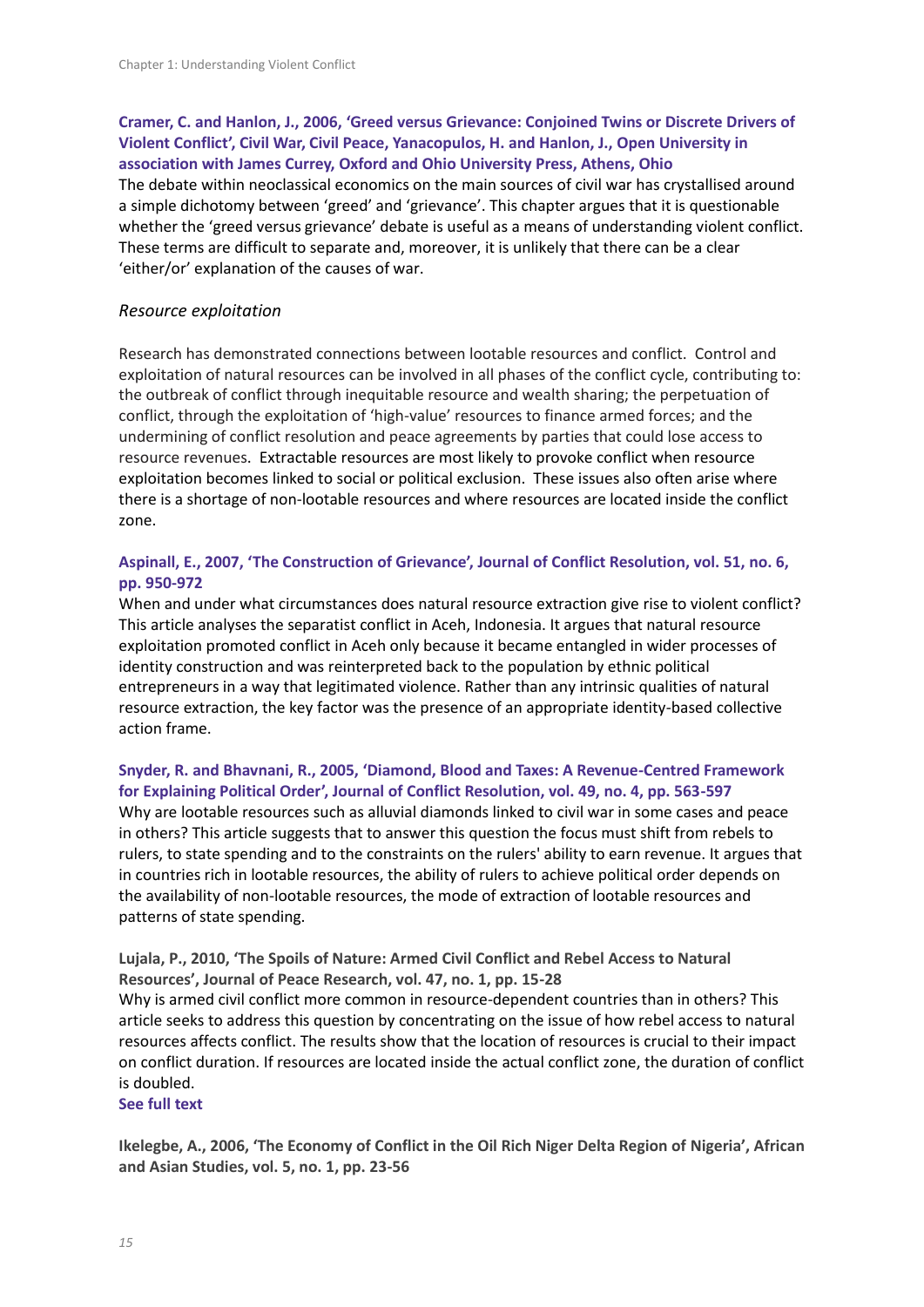This article examines the economy of conflict in the resource conflicts in the Niger Delta region of Nigeria. The article finds that although the economy did not cause the conflict, it has helped to sustain it. It has done this through the extensive proliferation of arms and the institutions of violence, as well as the pervasiveness of crime, violence and communal/ethnic conflicts. See **full text (gated)** or **earlier ungated version**

**De Koning, R., 2008, 'Resource–conflict links in Sierra Leone and the Democratic Republic of the Congo', Stockholm International Peace Research Institute, Stockholm**

This paper focuses on policies and interventions targeted at the mining sectors of Sierra Leone and the Democratic Republic of the Congo (DRC). It finds that, in general, blocking rebel groups' access to resources resulted in better outcomes for peace than using resources to accommodate rebel parties, but that the means and political will to do so fell short in the DRC. The paper looks at the role of mining sector legal reforms in aiding stability and peace. **See full text**

For discussion and resources on the 'resource curse', see the section on 'natural resources and unearned state income' in **structural and economic factors** under causes and characteristics of the GSDRC's fragile states guide.

For further resources on conflict economies, see 'transformation of war economies' in the **socioeconomic recovery** section of this guide.

#### *Environmental insecurity and resource scarcity*

Seminal work by Homer-Dixon in the 1990s argued that environmental scarcities were contributing to violent conflict in areas in the developing world. Environmental scarcities stem from environmental change and resource degradation; population pressure; and the unequal distribution of resources, such as land and water.

Environmental factors are rarely, if ever, the sole cause of conflict, but can combine with other factors to contribute to instability and violence. For example, environmental pressures may contribute to the weakening of the state – for example when the state is unable to provide food security for its citizens. Environmental shocks can also result in economic instability, especially in predominantly poorer agrarian countries. Scarcities can also result in increasing rising competition over the allocation of resources between certain economic sectors, regions or population groups. The risk of conflict may be higher if the groups disadvantaged in resource allocation are also marginalised socially, economically or politically.

The relationship between climate change and the risk of conflict in certain regions is not yet fully understood. Climate change is likely to have an impact. The consequences will be most acutely felt in poor and badly governed countries, which may find it most difficult to adapt. Climate change may also exacerbate communal conflict, most seriously affecting politically and economically marginalised groups.

#### **Homer-Dixon, T. F., 1994, 'Environmental Scarcities and Violent Conflict: Evidence from Cases', International Security, vol. 19, no. 1, pp. 5-40**

Could environmental scarcities cause violent conflict? This article reports on the impacts of environmental change, population growth and unequal distribution of resources. Environmental scarcities are already contributing to violent conflict in the developing world. There are early signs of an upsurge in violence in the coming decades that will be induced or aggravated by scarcity.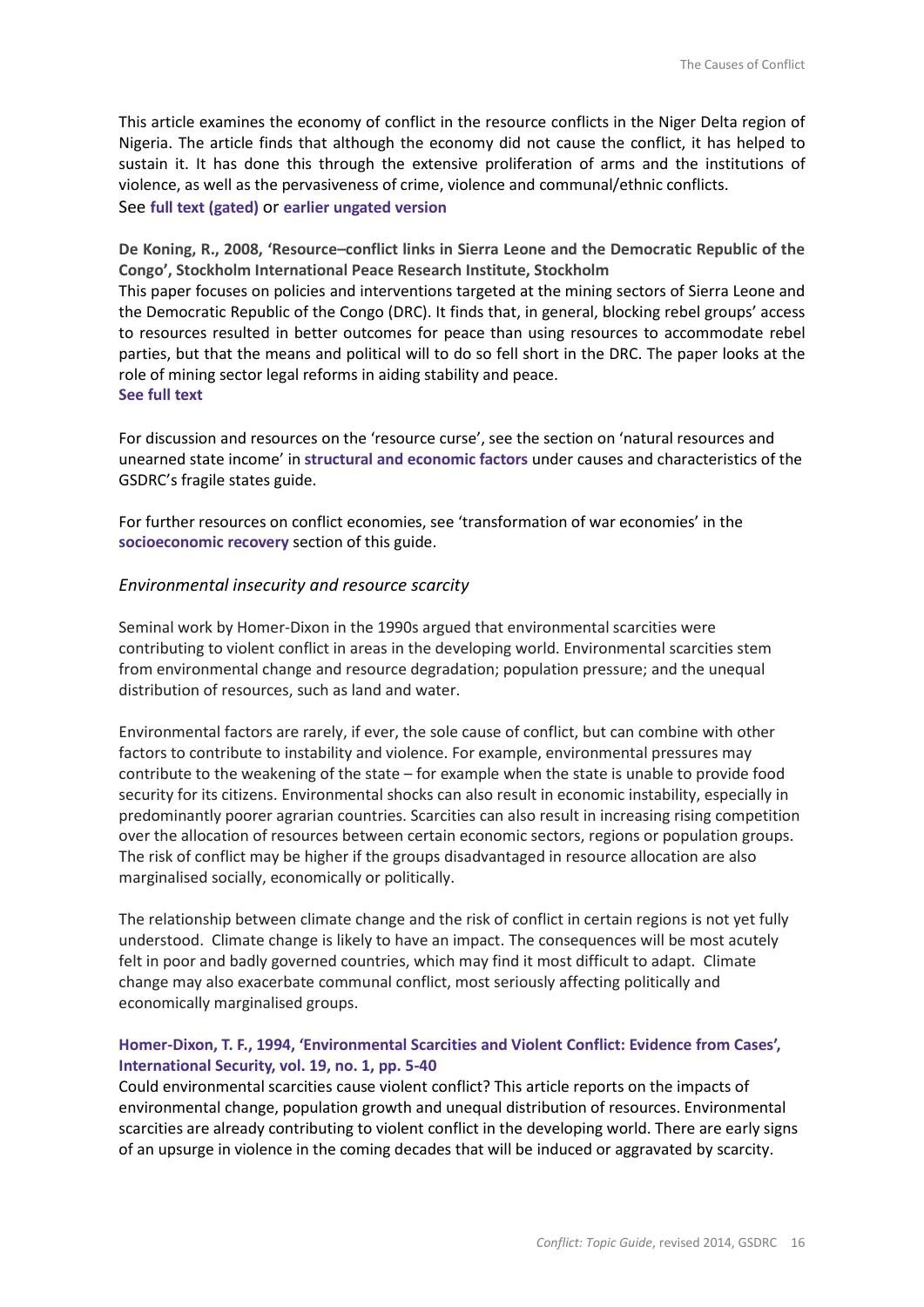Poor societies will be less able to protect themselves from environmental scarcities and the social crises they cause.

# **Smith, D. and Vivenkananda, J., 2009, 'Climate Change, Conflict and Fragility: Understanding the Linkages, Shaping Effective Responses', International Alert, London**

What effect will climate change have on violent conflict? This report argues that climate change is most likely to provoke conflict in poor, badly governed countries with a recent history of violent conflict. Adaptation policies must respond to the links between climate change, state fragility and conflict, and must begin by focusing on as local a level as possible. Further, a large-scale systematic study is needed of the likely costs of adaptation. This should address the social and political dimensions as well as economic sectors.

**Forsyth, T. and Schomerus, M., 2013, 'Climate change and conflict: a systematic evidence review', JSRP Paper 8, Justice and Security Research Programme, London** What is the evidence for climate change causing violent conflict? This systematic review looks at what the evidence says about the connections between climate change and violent conflict and assesses the quality of that evidence. Connections between climate change and violent conflict have not been proven yet. Connecting climate change and conflict depends on how people assume environmental change impacts on violent conflict and what people assume inevitably drives violent conflict. While climate change is likely to have various impacts, the challenge is to understand how these impacts will occur rather than basing responses on various assumptions. **See full text**

# **Smith, D. and Vivenkananda, J., 2007, 'A Climate of Conflict: The Links Between Climate Change, Peace and War', International Alert, London**

What are the likely social and human consequences of climate change? Many of the world's poorest places face a double-headed problem: climate change and violent conflict. This report finds that in fragile states the consequences of climate change can interact with existing sociopolitical and economic tensions, compounding the causal tensions underlying violent conflict. It argues that conflict-sensitive climate change policies can promote peacebuilding, whilst climateproof peacebuilding and development policies can be effective climate change adaptation policies.

# **Barnett, J. and Adger, W., 2007, 'Climate Change, Human Security and Violent Conflict', Political Geography, vol. 26, no. 6, pp. 639-655**

Does climate change increase the risk of violent conflict? This paper integrates three bodies of research on the vulnerability of local places and social groups to climate change, livelihoods and violent conflict, and the role of the state in development and peacemaking. Climate change reduces access to natural resources and undermines state capacity to help people sustain livelihoods. These impacts may in certain circumstances increase the risk of violent conflict, but further investigation is needed.

**Lind, J. and Sturman, K., 2002, 'Scarcity and Surfeit: The Ecology of Africa's Conflicts', African Centre for Technology Studies and Institute for Security Studies, Pretoria** This book contains cases studies of African conflicts and looks at the role that resources, both scarce and abundant, play among other variables in the onset and escalation of violent conflict in these countries. Its attention to the 'ecological variable' contributes to the debate around the causes of conflict.

**See full text**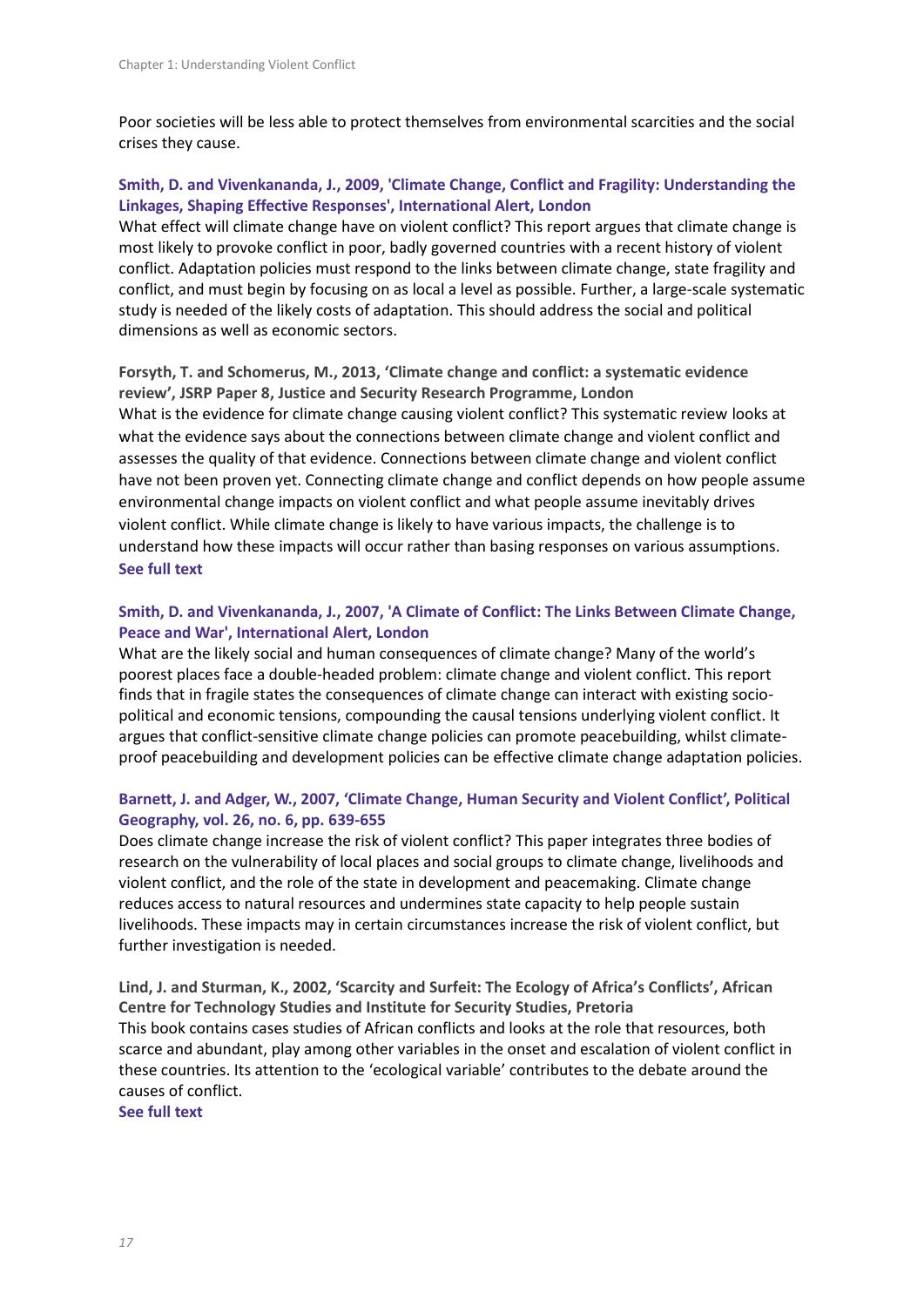# **Houdret, A., 2008, 'Scarce Water, Plenty of Conflicts? Local Water Conflicts and the Role of Development Cooperation' INEF Policy Brief, no. 3, Institute for Development and Peace, University of Duisburg-Essen, Duisburg**

How can water scarcity lead to conflict? How can these conflicts be avoided? This Policy Brief analyses the causes of water conflict and suggests corresponding policy options. Water allocation often reflects social, political and economic inequalities, especially in countries where water is scarce. Water management is increasingly a question of fair distribution and political legitimacy.

#### **UNEP, 2009, 'From Conflict to Peacebuilding: The Role of Natural Resources and the Environment', United Nations Environment Programme, Nairobi**

Conflicts associated with natural resources are twice as likely to relapse into violent conflict. Yet, less than a quarter of peace negotiations for conflicts linked to natural resources have addressed resource management mechanisms. This study argues that the recognition of the contribution of environmental issues to violent conflict underscores their potential as pathways for cooperation and the consolidation of peace. Integrating environment and natural resources into peacebuilding strategies is now a security imperative.

#### **Aning, K. and Atta-Asamoah, A., 2011, 'Demography, Environment and Conflict in West Africa', Kofi Annan International Peacekeeping Training Centre, Accra, Ghana**

Many West African countries have had to grapple with the mutually reinforcing destabilising factors of economic down-turns, population changes (particularly 'youth bulges' and migration), and resource scarcity. This paper examines West African conflicts and argues that demographic, economic and environmental factors require greater consideration in attempts to promote peace. It finds that the political exploitation of young people has contributed to the role of the youth 'bulge' in conflict. Migration and competition for environmental resources have added to social tensions, and conflict has caused environmental damage. Recommendations include youth development interventions and greater emphasis on environmental protection in security strategies.

#### **USAID, 2005, 'Land and Conflict Toolkit', USAID, Washington, DC**

This toolkit provides a practical introduction to the relationship between land and violent conflict. This relates to land issues as a causal or aggravating factor in conflict, as well as to land issues which arise in the aftermath of violent conflict. The toolkit offers a rapid appraisal guide that can help determine which land issues are most relevant to conflict in a particular setting. The toolkit is also designed to familiarise practitioners with a range of programmatic interventions and to sensitise officers to the fact that development activities, such as infrastructure projects and the exploitation of underground resources, can inadvertently cause land conflicts to erupt. **See full text**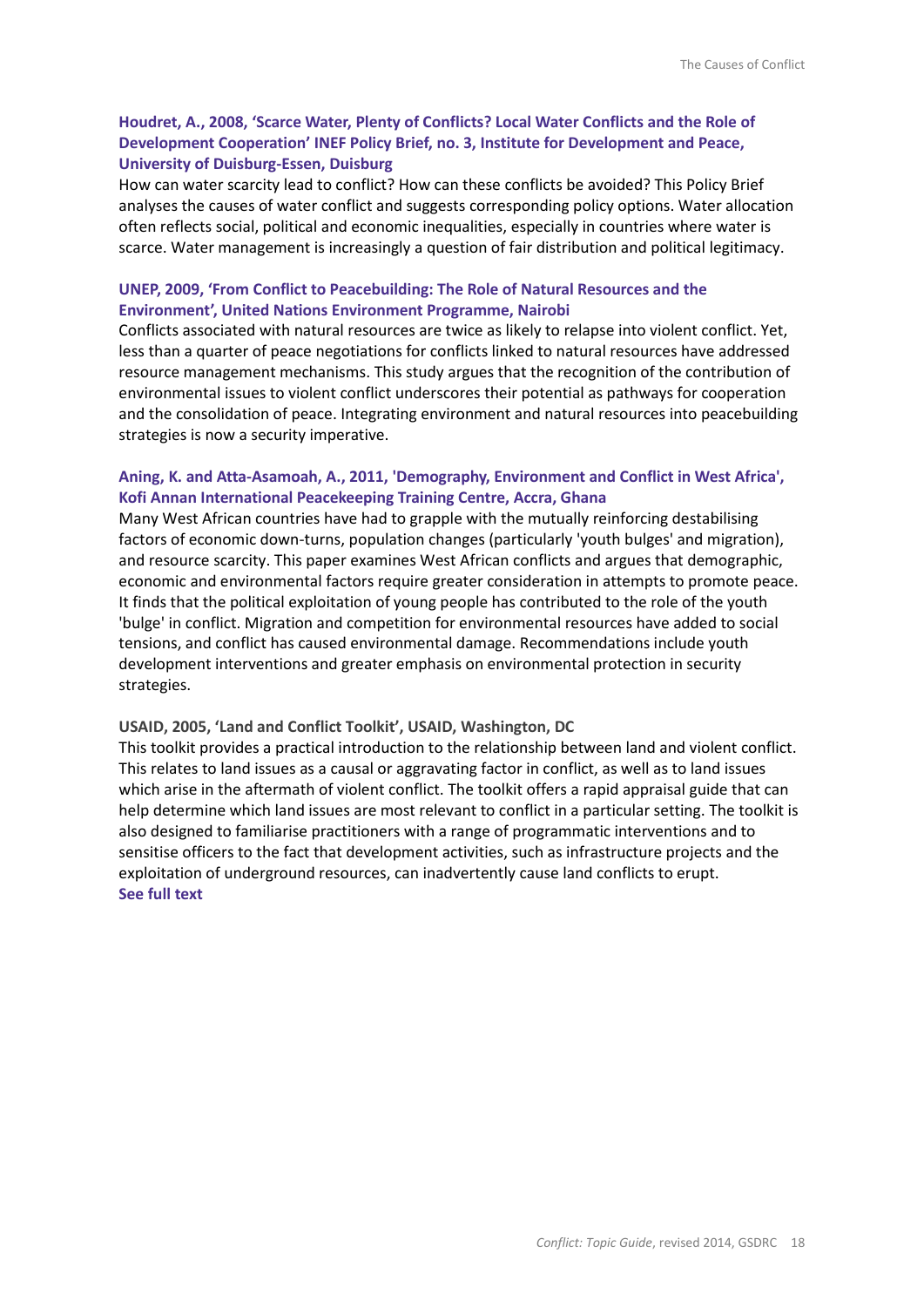# **Conflict Characteristics, Dynamics and Impact**

#### **New forms of violence and conflict**

Since the end of the Cold War, many conflict analysts have highlighted the rise of new forms of violent conflict. They argue that contemporary conflicts differ in terms of scope (internal rather than inter-state); combatants (non-state actors: private armies, warlords, criminal gangs, organised communal groups and terrorist or guerrilla organisations instead of governments, professional soldiers or conscripts); methods (increased use of terror and guerrilla actions and deliberate targeting of civilians instead of combat in conventional battlefields); and models of financing (external rather than internal).

Whether the objectives of contemporary wars have changed is contested, however. While some argue that new wars are no longer about ideology and nationalism and focus instead on identity and group conflicts; others stress that group labels can only resonate if tied to a specific political project. Wars are still fought, they argue, for economic, political, ideological and geopolitical reasons. In particular, control over and access to resources is still prevalent in many violent conflicts. Both nationalism and identity can come into play as a mechanism to provide justification for unique claims of control over resources and territory to the (forced) exclusion of other groups.

In addition, many authors argue that many contemporary conflicts – even if not inter-state or subnational – have a regional or global dimension. For example, in West Africa and the Great Lakes region, internal conflicts have become interlinked to produce regional civil wars and conflict systems. Furthermore, some contemporary terrorist activities are global in their reach, with loosely linked groups fighting on many fronts simultaneously and groups moving from country to country to fight in conflicts, like the Afghan *Mujahedeen* in Bosnia and Herzegovina, Chechnya, and Iraq.

Along with the recent rise in terrorism, there are new pressures stemming from migration, urbanisation and 'youth bulges' (see **children and youth in conflict-affected areas**) that, combined with poor economic opportunities, seem to have resulted in a rise in urban violence. Violence against women is also on the rise during peacetime and during conflict. Rape and other forms of gender-based violence are used as instruments of war (see **the gendered impact of violent conflict in the GSDRC's gender topic guide**).

#### *"New wars"*

#### **Kaldor, M. and Luckham, R. 2001, 'Global Transformations and New Conflicts', IDS Bulletin, 32(2), pp. 48-59, Institute of Development Studies, Brighton**

This article reviews the characteristics and legacies of post-Cold War conflicts, and the steps for building democratic peace. Most modern conflicts result from a breakdown in the legitimacy of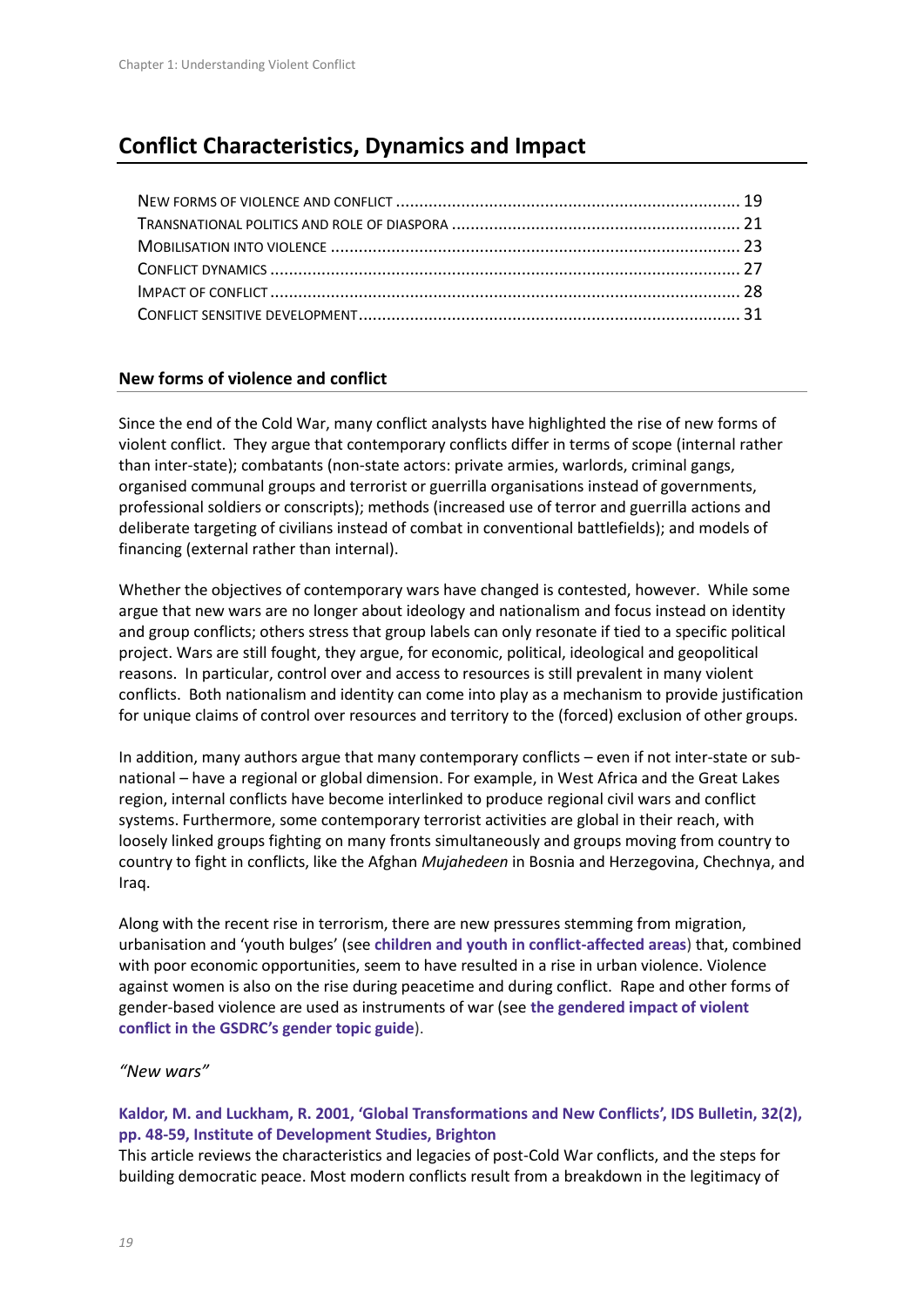political authority; the effects of globalisation, and powerful economic incentives for dissidents to take up arms against the state. They are generally struggles for control over, or access to, state power rather than against substantive grievances. Most current wars are also based on identity, using pre-existing cleavages (racial, ethnic, linguistic, religious) for political mobilisation. Military victories are now difficult and rare. Post-Cold War conflicts predominantly involve a wide range of global and regional actors: Major powers; international agencies; neighbouring states; diaspora groups; arms salesmen; mercenaries and criminal networks. Greater access to global and regional institutions could provide greater accountability of external actors to local populations.

#### **Malešvić, S., 2008, 'The Sociology of New Wars? Assessing the Causes and Objectives of Contemporary Violent Conflicts', International Political Sociology, vol. 2, no. 2, pp. 97–112**

Are recent wars completely different to their predecessors? What are the purposes and causes of new wars? This paper looks at sociological accounts of warfare and uncovers weaknesses in their explanation of new wars. It challenges the notion that there has been a dramatic shift in the causes and objectives of contemporary violent conflict. What has changed is reliance on technology and the social, political and ideological context in which recent wars are fought.

#### **Bailes, A.J.K., Krause, K. and Winkler, T. H., 2007, 'The Shifting Face of Violence', Policy Paper, no. 18, Geneva Centre for the Democratic Control of Armed Forces', Geneva**

How has the nature of violence changed in the post-Cold War era? What can be done to stop, or at least reduce, the potential for increased violence? This paper presents a variety of different perspectives on recent trends in conflict and security.

#### *Sub-national conflict*

**Parks, T., Coletta, N. and Oppenheim, B., 2013, 'The Contested Corners of Asia: Sub-National Conflict and International Development Assistance'. San Francisco: The Asia Foundation** Subnational conflict is the most widespread, enduring, and deadly form of conflict in Asia. The authors show that large-scale, armed violence can occur and endure in strong states as well as weak ones. Most subnational conflicts areas in Asia have a functioning system of government, though central state authority may be contested and weak in some areas. While many areas are relatively under-developed, they are generally not the poorest regions. To help end subnational conflict, international development assistance needs to build the confidence of key actors in the transition to peace; and transform institutions that are directly related to the sources of conflict. **See full text**

#### *Urbanisation*

#### **Beall, J., 2007, 'Cities, Terrorism and Urban Wars of the 21st Century', Working Paper no. 9, Crisis States Research Centre, London**

What impact do acts of terror have on cities in the global South? This paper examines the largely negative implications of terrorist activities for development and the potential of cities for propelling reconstruction and peacebuilding. While specific challenges faced by cities in the global South cannot be under-estimated, urban terrorism is breaking down any sense of a rigid binary between the 'developed' and 'developing' worlds. The 'them' and 'us' attitude is misleading and damaging to both development cooperation and global security.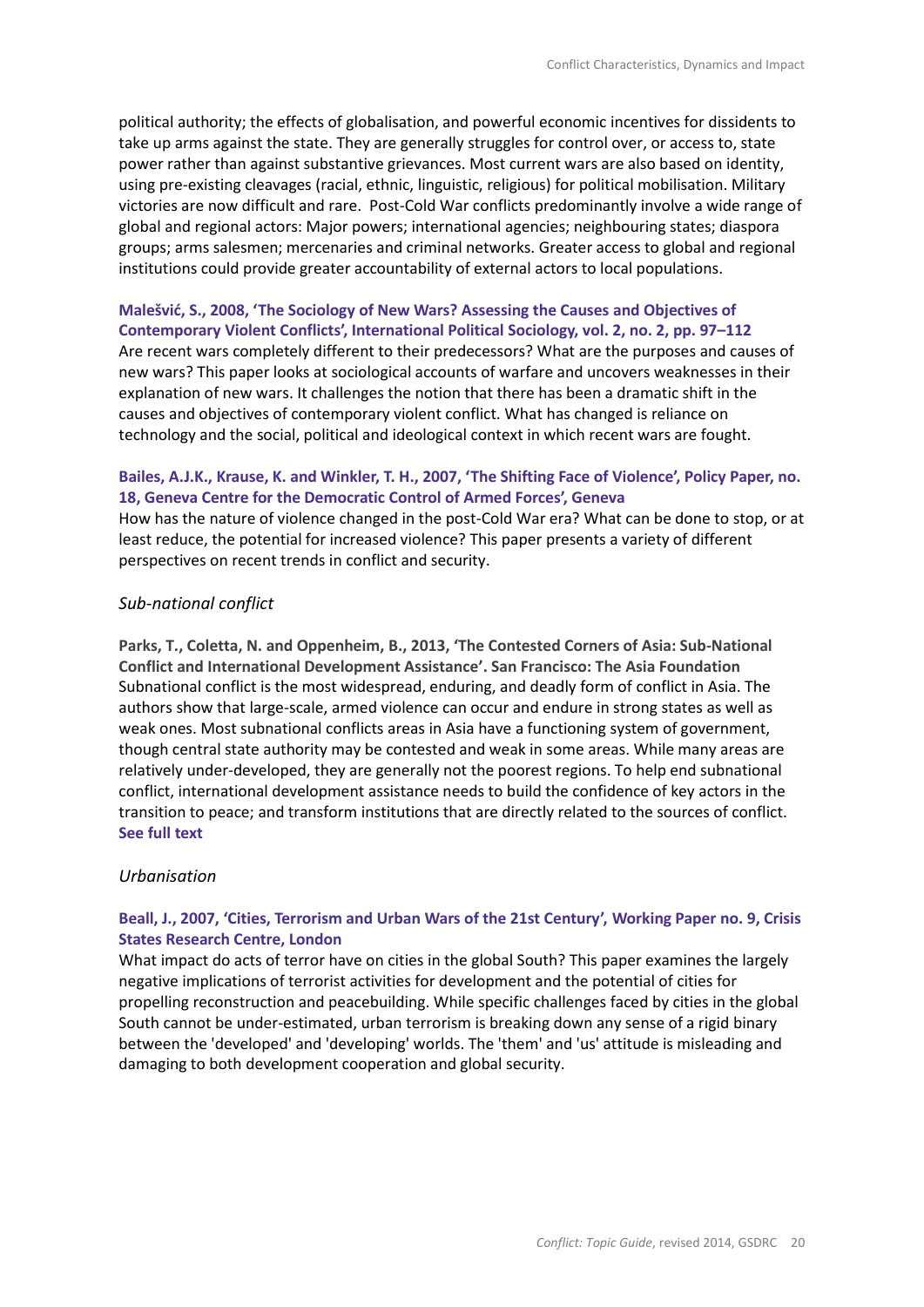#### *Radicalisation and terrorism*

**Brynjar, L. and Skjølberg, K., 2004, 'Causes of Terrorism: An Expanded and Updated Review of the Literature', FFI/RAPPORT-2004/04307, Norwegian Defence Research Establishment, Kjeller** Why are some societies more exposed to terrorism than others? What are the common theories and hypotheses concerning the causes of terrorism? This paper surveys theories on the causes of terrorism, as well as those for explaining terrorism on an international or world system level of analysis.

**Okumu, W. and Botha, A. (eds.), 2006, 'Understanding Terrorism: In Search for an African Voice', Institute for Security Studies, Pretoria**

The report analyses terrorism in Africa and presents the 'African voice' in the global debate on terrorism.

**See full text**

#### **European Commission's Expert Group on Violent Radicalisation, 2008, 'Radicalisation Processes Leading to Acts of Terrorism' Submitted to the European Commission**

Understanding the origins of violent radicalisation requires understanding that terrorist groups consist of different types of disaffected individuals who undergo different paths of radicalisation. This report analyses empirical facts on violent radicalisation, recent academic literature and the link between external conflicts and violent radicalisation. More research on individuals who join terrorist groups, terrorist recruitment, indoctrination and training, and types and development of current radicalisation processes, would inform future state response strategies.

#### *Non-state actors*

#### **Cunningham, D., Gleditsch, K. S., and Salehyan, I., 2013, Non-state actors in civil wars: A new dataset. Conflict Management and Peace Science, vol. 30, no. 5**

Our understanding of conflict processes has been hindered by insufficient attention to the attributes of the actors involved. Who are the actors involved in civil wars and what are their characteristics? This paper introduces the Non-State Actors in Armed Conflict Dataset (NSA), which contains detailed information on the attributes of rebel groups. It contains variables on rebel strength, territorial control, organizational structures and external support, among other factors. The project is designed to allow extensions to the NSA to be easily incorporated into the existing data. This will deepen understanding of the dynamics of civil war. **See full text**

#### **Transnational politics and role of diaspora**

The role that diasporas can play in fuelling conflict has received increasing attention in recent years. The traditional focus has been on the role that remittances play in funding violent conflicts. Yet, diasporas also play a key political role in conflict in their countries of origin and can reinforce, exacerbate and prolong violent conflict.

Diaspora groups, and group members, cannot be treated uniformly, however. Groups evolve distinctly and adopt varying outlooks on homeland politics, different levels of involvement, strategies and methods of recruitment, mobilisation and participation. In general, diaspora groups have the potential to contribute to conflict escalation as well as to peace processes. They may also change their positions over time. An understanding of such transnational politics is essential in conflict analysis.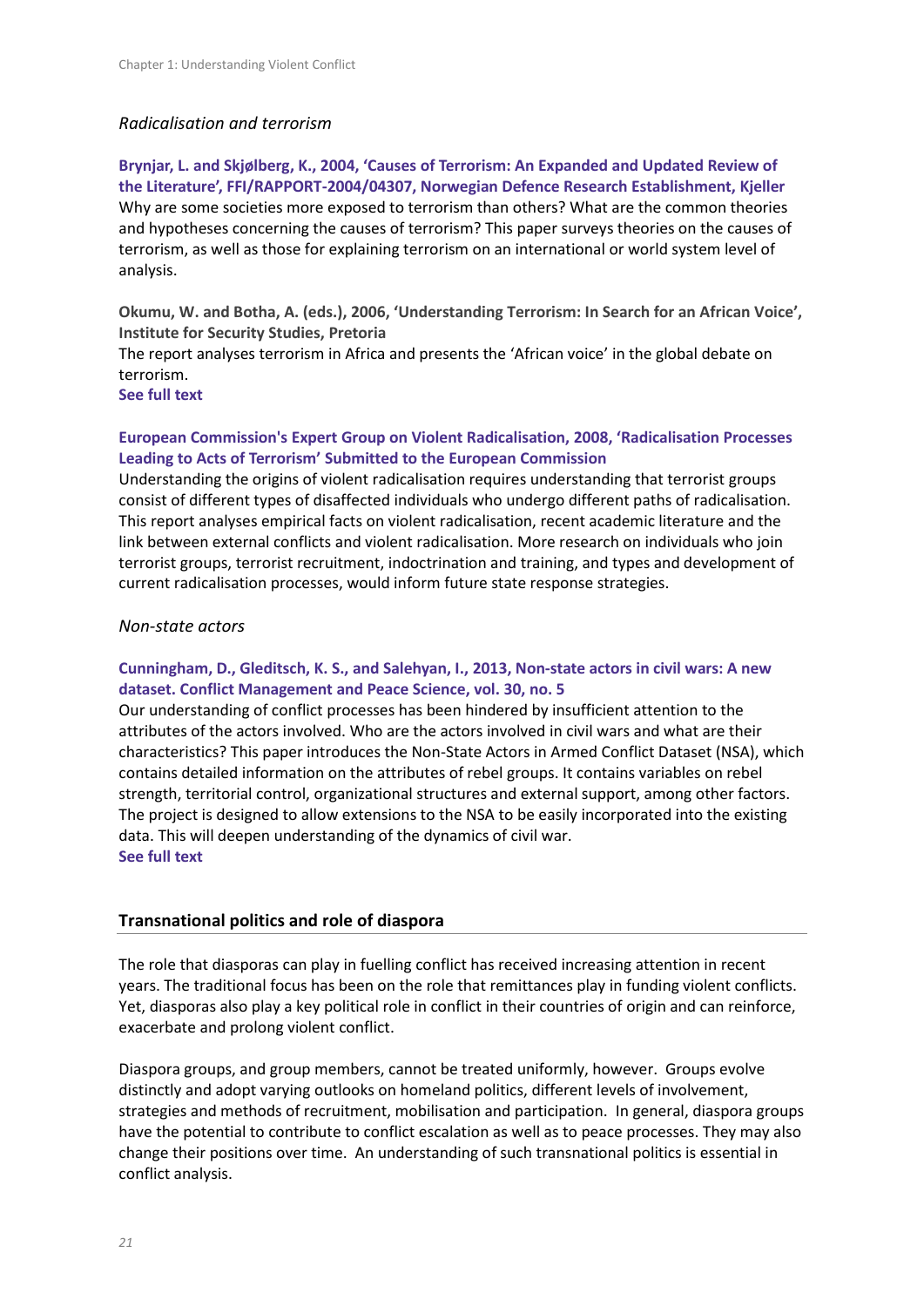Ethnic groups often span international borders. Recent research has found that the existence of transnational ties can increase the risk of conflict, since cross-border groups can be difficult for national governments to control.

#### **Horst, C., 2008, 'The Transnational Political Engagements of Refugees: Remittance Sending Practices Amongst Somalis in Norway', Conflict, Security and Development, vol. 8, no. 3, pp. 317- 339**

How do diaspora groups seek to influence political developments in their home countries? What can be learned from the engagement of Somalis living in Norway with conflict and reconciliation processes in the Somali territories? This article shows that the Norwegian Somali diaspora engages primarily on a sub-national level – through clan relationships rather than through 'state' entities. Diaspora groups promote conflict and peace, and may promote both simultaneously. Their substantial remittance flows can alter the local balance of economic, political and military power.

#### **Lyons, T., 2007, 'Conflict-generated Diasporas and Transnational Politics in Ethiopia', Conflict, Security and Development, vol. 7, no. 4, pp. 529-549**

How can diaspora groups created by conflict contribute to either increased polarisation or new opportunities for peace in the homeland? This article explores ways in which conflict-generated diaspora groups link processes of globalisation and transnational migration to homeland politics and conflicts. The case of the Ethiopian diaspora in North America illustrates how recent political developments were shaped by this diaspora and points to broader patterns of linkages among diasporas and homeland processes.

#### **Fair, C., 2005, 'Diaspora Involvement in Insurgencies: Insights from the Khalistan and Tamil Eelam Movements', Nationalism and Ethnic Politics, vol. 11, pp. 125–156**

How are diasporas involved in ethnic conflict in their homelands? This paper examines the role of diasporas in north India's Punjab insurgency and Sri Lanka's Tamil insurgency. Both Sikhs and Tamils have mobilised financial, diplomatic, social and religious support. But while the Sikh diaspora has never developed a sophisticated over-arching structure, the Tamils have created an infrastructure with considerable global scope and strategy.

**Cederman, L., Girardin, L. and Gleditsch, K.S., 2009, 'Ethnonationalist Triads: Assessing the Influence of Kin Groups on Civil Wars', World Politics, vol. 61, no. 3, pp. 403-437** This article integrates transnational links into an understanding of conflict between marginalised ethnic groups and governments. The article argues that transnational links can increase the risk of conflict as transnational kin support can facilitate insurgencies and are difficult for governments to target or deter.

#### **See full text**

Although, research has generally focused on the role diaspora groups can have in fuelling violence, members of the diaspora can also be proponents of non-violent, positive social change. They play an important role in peace processes and post-conflict recovery and peacebuilding.

For discussion and resources on the role of diasporas in peacebuilding, see the diaspora section in **non-state actors and peacebuilding** in this guide.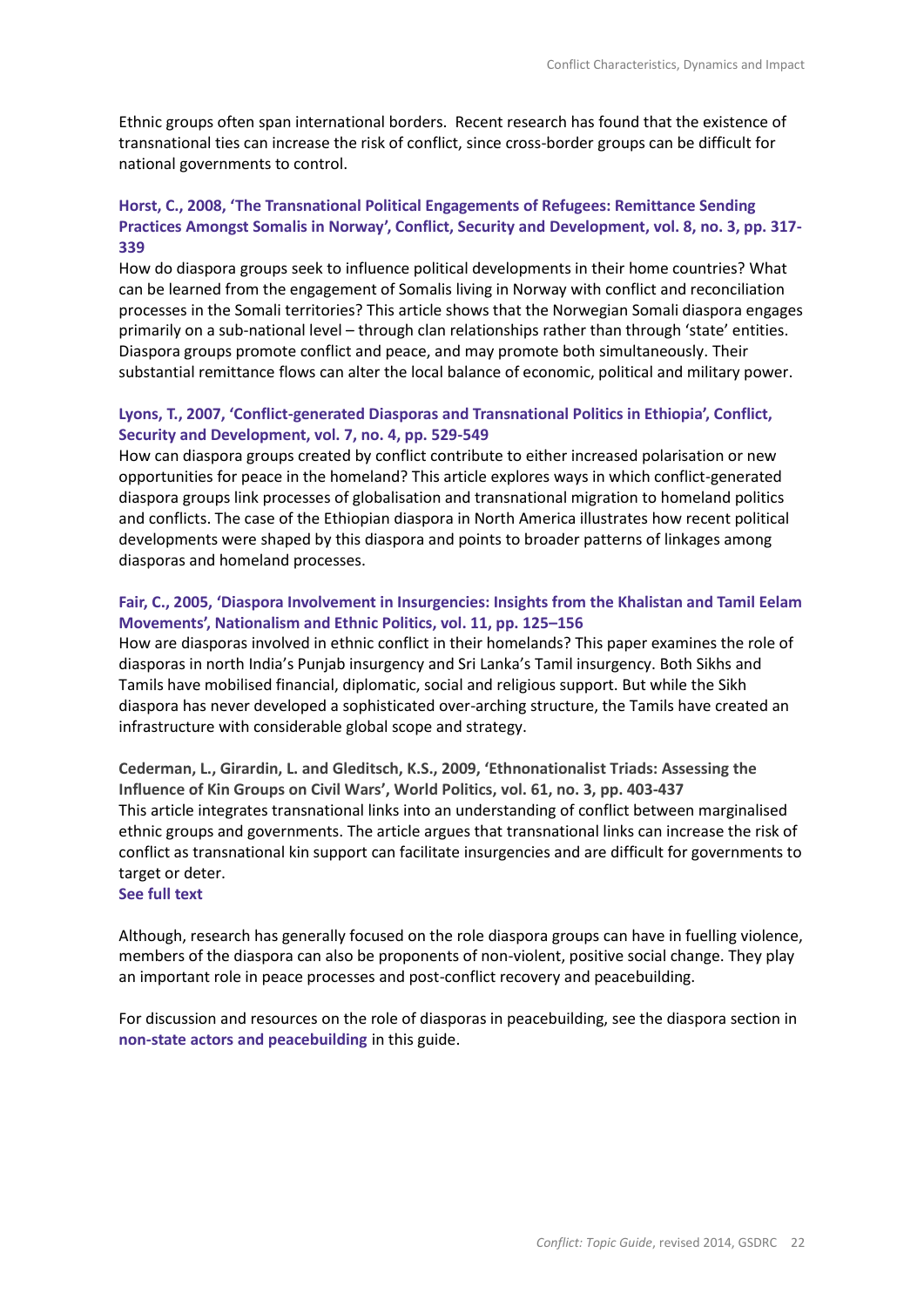#### **Mobilisation into violence**

#### *Processes of mobilisation*

People or groups do not haphazardly fight each other, even if stark inequalities or other grievances prevail in a society; rather, they need to be mobilised. An understanding of these processes of mobilisation is critical to understanding and preventing violent conflict.

Research has demonstrated that some form of ideology or legitimising narrative is usually required to mobilise people into collective action – including of a violent nature. Many authors argue that identity-based ideologies are particularly effective: it is easier for leaders to mobilise followers based on ethnicity or religion, as targets are more easily identifiable; loyalties are more fixed and unambiguous; and (in the case religion in particular) there are often ready-made networks that can be used for mass recruitment for war efforts. Others stress, however, that identities are socially constructed (see section on **identity politics**) and that processes of ethnic or religious mobilisation are similar to those in other types of conflict, such as class conflicts. Most authors agree, however, that to be effective, legitimising ideologies must resonate with existing narratives in a society. For example, in Rwanda, research has found that mobilisation required the existence of a collective memory among the Hutu population of a history of oppression at the hands of the Tutsi population, which was then utilised and distorted in the genocidal propaganda.

#### **Kalyvas, S. N, 2008, 'Ethnic Defection in Civil War', Comparative Political Studies, vol. 41, no. 8, pp. 1043-1068**

How common is ethnic defection during civil war? This study examines the relationship between ethnic identity and civil war and points to instances of fluidity in the expression of ethnic identities within civil war. It argues that ethnic defection is best predicted by the extent of territorial control exercised by the main political actors and the level of prior insurgent violence. Ethnic defection is a function of the resources available to political actors. It is important therefore to analyse the internal dynamics of civil wars.

#### **McDoom, O., 2005, 'Rwanda's Ordinary Killers: Interpreting Popular Participation in the Rwandan Genocide', Working Paper, no. 77, Crisis States Research Centre, London School of Economics and Political Science, London**

The theory that state influence alone can trigger genocide is an insufficient explanation of the 1994 genocide of Tutsis by Hutus in Rwanda. This paper reports on a research project that examines the question of why so many ordinary Hutus participated in the genocide. The bottomup factor of a Hutu mindset of historic grievances against Tutsis was a necessary pre-condition for genocide of this scale and execution to occur.

# **Eck, K., 2009, 'From Armed Conflict to War: Ethnic Mobilisation and Conflict Intensification', International Studies Quarterly, vol. 53, no. 2, pp. 369 – 388**

Are conflicts in which rebels mobilise along ethnic lines more likely to see intensified violence than nonethnically mobilised conflicts? This article argues that the ease of attribution of qualities or characteristics to ethnic groups helps with the identification of potential rebels and facilitates a rebel group's growth, leading to an increased risk for war. Ethnically mobilised armed conflicts are shown to have a 92 percent higher risk for intensification to war. The article also looks at intensification of conflict over time, the most intense period being the first year.

#### **Harpviken, K. B. and Røislien, H. E., 2008, 'Faithful Brokers? Potentials and Pitfalls of Religion in Peacemaking', Conflict Resolution Quarterly, vol. 25, no. 3, pp. 351-373**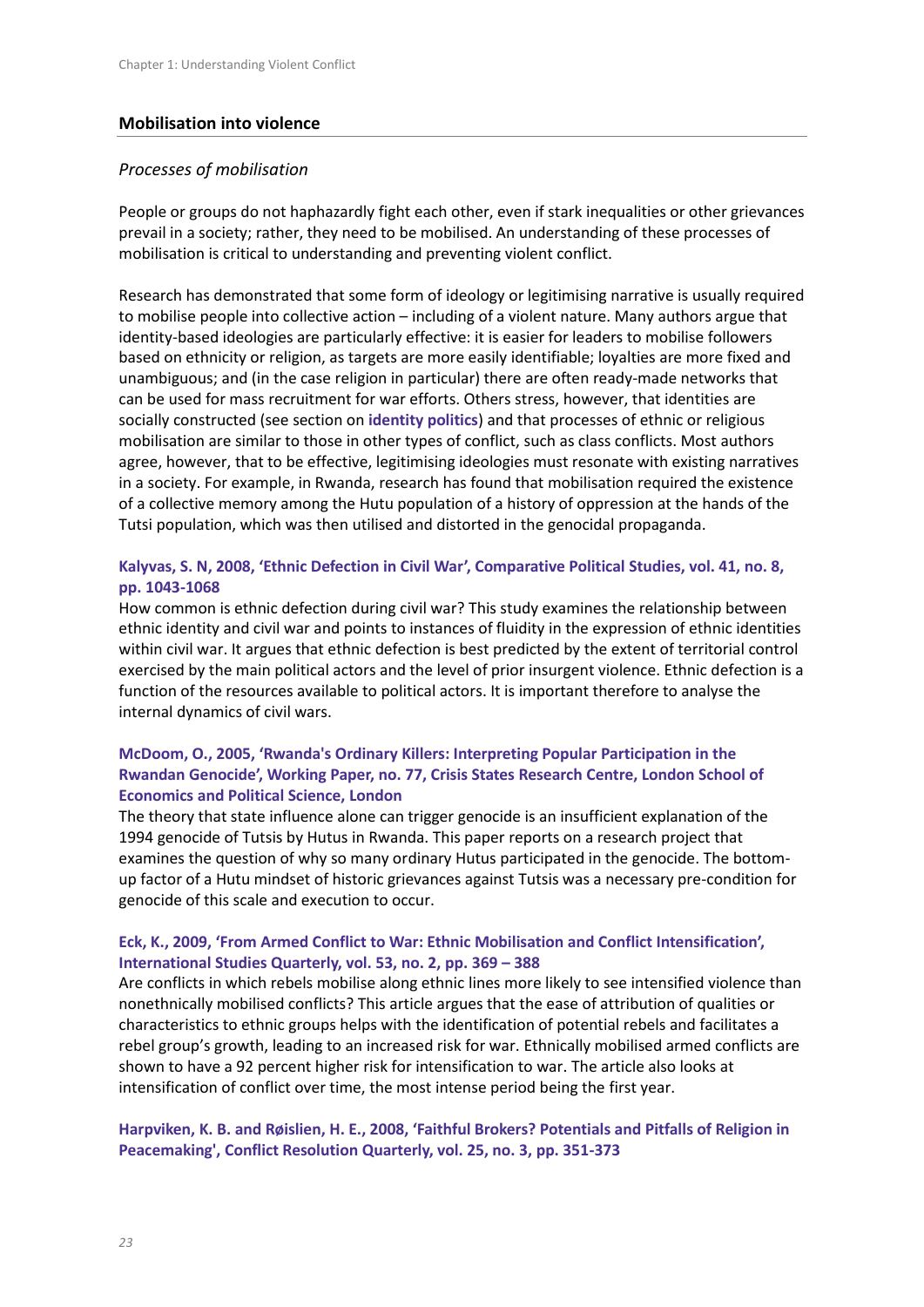What potential do religious actors have for acting as constructive peacemakers? How does the fundamental identity of the peace broker affect the chances of success? This article examines the role of religious actors in peacemaking. Three facets of religion – norms, identity, and organisation – are analysed. Each may feed into the emergence or escalation of conflict, and each is in itself transformed through exposure to armed conflict. Similarly, each facet forms part of the peacemaking potential of religious actors. Religious brokers may be of three distinct types: the 'liaison', the 'coordinator', and the 'representative'. Religious actors should not be assumed to have inherent peacemaking capability, but religion is an integral dimension of most attempts to foster peace and must not be neglected.

For additional discussion and resources on ethno-religious mobilisation, see **identity politics** under causes of conflict.

For discussion and resources on the role of religious actors in peacemaking and peacebuilding, see 'religious peacemaking' in **direct prevention mechanisms** and 'religious actors' in **non-state actors and peacebuilding.**

#### *Micro-dynamics of armed groups*

Greater attention has been paid in recent years to micro-level analysis of violent conflict, in particular: why individuals decide to fight, incentive structures, how armed groups are formed and how they function. While such research can be challenging and time-consuming, an understanding of these motivations and micro-dynamics is critical in designing strategies to deter individual and group participation in violence and to influence conflict management and peace processes with armed groups.

On an individual level, recent research on participation in civil war (based on surveys of fighters in Sierra Leone) finds that socioeconomic grievances, the expectation of material incentives and personal safety, and social pressures linked to family and community, are all important motivations. Involuntary participation – the abduction or coercion into service - is also a critical issue. It is important to recognise that the determinants of individual participation and mobilisation are dynamic and vary over time. It is especially challenging for armed groups to motivate people to participate when the risks are high and returns uncertain.

On a group level, the development of armed groups often relies on pre-existing structures and institutional settings. Recent research on the formation of armed groups identifies three key mechanisms through which such groups come into existence: the resort to armed action by opposition that has been violently repressed by government forces; resort to armed action by individuals who feel excluded from neo-patrimonial networks organise; the evolution of statesupported irregular forces into free actors. These differently formed groups vary in their legitimacy and their ability to attract and sustain members and popular support, with the first type of formation having the most legitimacy and stability.

#### **Humphreys, M., and Weinstein, J. M., 2008, 'Who Fights? The Determinants of Participation in Civil War', American Journal of Political Science, vol. 52, no. 2, pp. 436-455**

Why do individuals choose to participate in civil war? Why do some individuals fight against the government while others defend the status quo? This study tests the three major theories relating to participation using testimony from ex-combatants who participated in Sierra Leone's civil war. The results indicate the relevance of all three theories: grievance, selective incentives, and social sanctions, directing attention to the interaction between them. Factors such as poverty, a lack of access to education, and political alienation prove to be important in determining participation but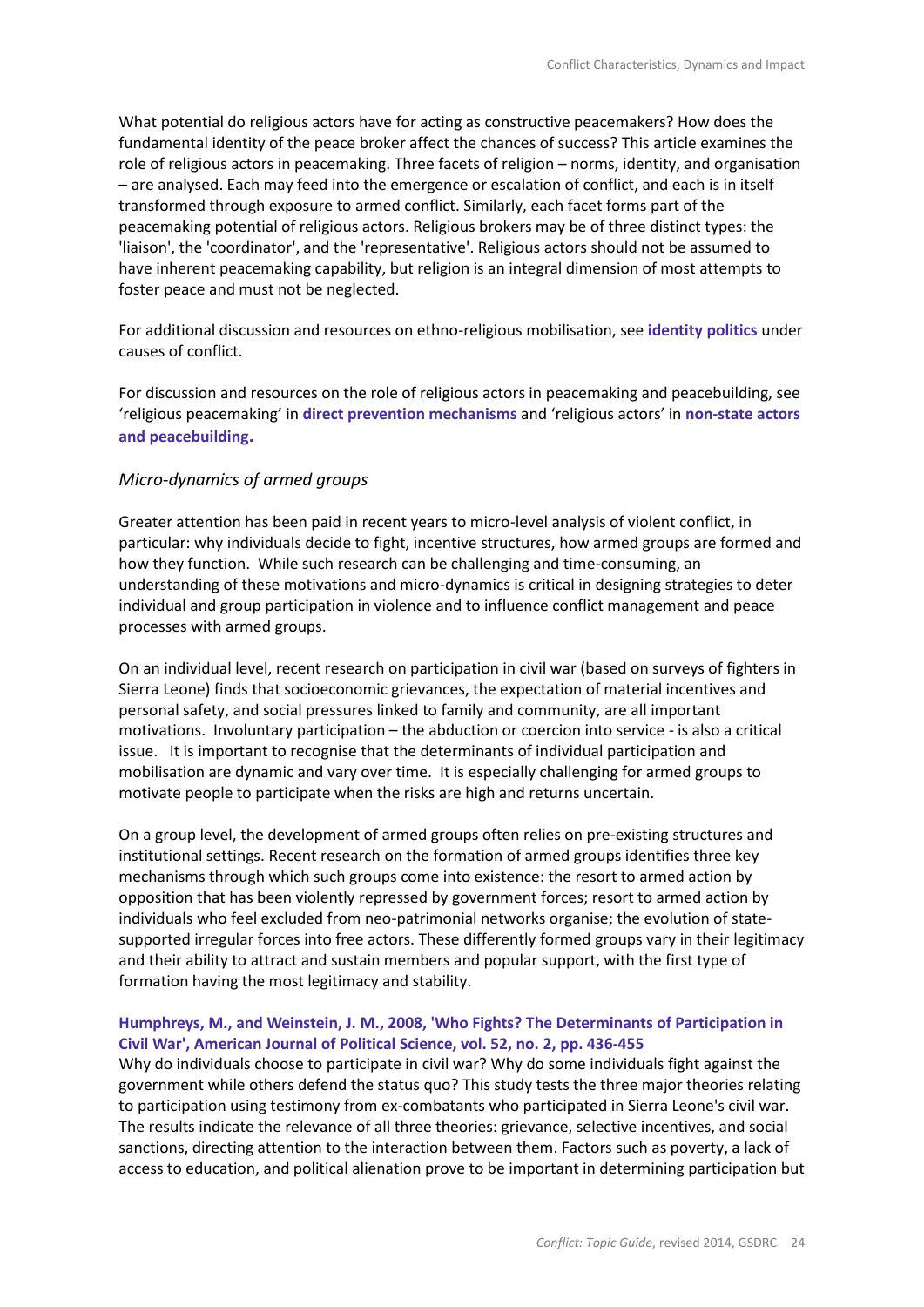the evidence suggests that they may indicate a general susceptibility to engage in violence or a greater vulnerability to political manipulation by elites rather than political grievances.

# **Schlichte K., 2009, 'With the State against the State? The Formation of Armed Groups ', Contemporary Security Policy, vol. 30, no. 2, pp. 246 – 264**

How do armed groups develop? This article investigates the formation of armed groups using the concept of figuration, which emphasises the interdependence of individuals. There are three main ways by which armed groups come into being: in response to violent repression, through exclusion from the ruling class and when government-created informal armed forces become free from state control. These mechanisms provide insights into the conditions under which armed groups are likely to form and whether they become institutionalised.

# **Kalyvas, S.N., 2008, 'Promises and Pitfalls of an Emerging Research Program: The Microdynamics of Civil War', in Order, Conflict, Violence, eds. S. N. Kalyvas, I. Shapiro and T. Masoud, Cambridge University, Cambridge, pp. 397-421**

How can micro-level research on the dynamics of civil war be improved? This chapter analyses micro-level studies of civil war, identifying a mismatch between their micro-level empirical focus and their macro-level conceptual and theoretical focus. This mismatch leads to difficulties that introduce bias: problematic proxies resulting from concept conflation, observational equivalence, endogeneity, over-aggregated variables, and the omission of significant variables. Engaging with cases, careful and detailed collection of fine-grained data, and thorough theorisation are therefore needed.

# *Social capital and social fragmentation*

Social capital refers to the norms, values and institutions that govern social relations and bond communities together, as well as the bridges between communal groups and the state. Research has found that the degree of state responsiveness (vertical social capital) and the extent to which cross-cutting networks of relations among diverse communal groups exist (horizontal social capital) can determine the likelihood of violent conflict. High levels of social capital indicate a more cohesive society with inclusive mechanisms that can mediate conflicts and prevent violence. Associational forms of engagement that cut across identity groups, such as civic networks, trade unions, agricultural cooperatives and professional associations, can bridge communities.

While social capital can be constructive and support social cohesion and the mitigation of conflict, it can also be perverted and used to hasten social fragmentation and resort to violence. When there is a climate of tension in societies, it is highly likely that associations are separated by conflicting groups whereby each group has, for example, their own student association or teacher union. This can foster radicalisation of group identities. The absence of cross-cutting groups facilitates the spread of divisive rumours, which can lead to violence. The genocide in Rwanda was preceded by the disappearance of cross-cutting associations and collapse of social capital between groups, combined with the strengthening of ties and social capital within groups.

#### **Colletta, N. J. and Cullen, M. L., 2000, 'The Nexus between Violent Conflict, Social Capital and Social Cohesion: Case Studies from Cambodia and Rwanda', World Bank, Washington DC**

What is the interaction between social capital, social cohesion and violent conflict? How can governments and international actors foster the socially cohesive relations necessary for conflict prevention, rehabilitation and reconciliation? This report uses data from two communities in Cambodia and Rwanda, in high and low intensity conflict areas. It is argued that the higher state responsiveness and cross cutting network relations intersect, the more likely society will have the inclusion and cohesiveness necessary to mediate conflict and prevent violence.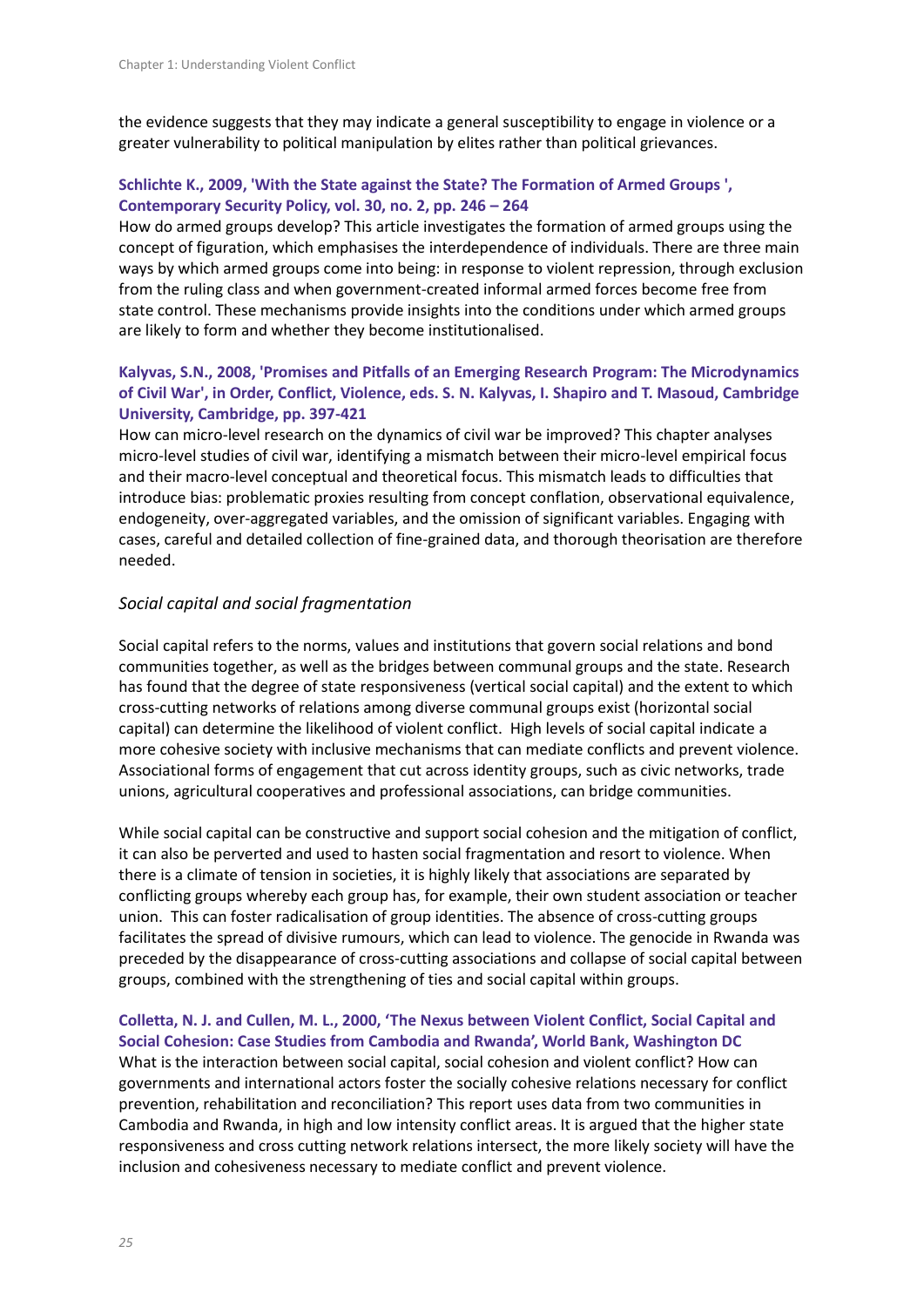#### **Pinchotti, S. and Verwimp, P., 2007, 'Social Capital and the Rwandan Genocide: A Micro-Level Analysis' Households in Conflict Network, Institute of Development Studies, Brighton**

What motivates people to kill their neighbours, friends and family members? Can we understand when genocide will happen and prevent it from recurring? This paper is a micro-level analysis of case studies in the remote cellules of Akatwa and Nyagasera. Learning to observe and predict shifts in social capital could serve as a way to monitor potential outbreaks of mass violence or genocide. Rwanda needs to reach a balance of strong horizontal associations and decentralized vertical associations.

#### *Social-psychological elements – humiliation and collective fears*

The role of social-psychological factors in mobilisation has been gaining attention in international relations and conflict literature. These perspectives understand conflict as a process driven by collective needs and fears. In the absence of mutual reassurances, parties to the conflict begin to process information in a way that confirms negative images and ignores disconfirming evidence. This exacerbates fears and results in conflict escalation.

Humiliation is another emotion that has the potential to mobilise. For example, research has found that humiliation, in particular public humiliation, and feelings of betrayal have strong resonance in Arab culture. They are connected to shame and loss of dignity, both of which are considered to be painful emotions, warranting revenge. These discourses have increasingly been adopted by transnational militant Islamists and have been successful in mobilising recruits to terrorist activities, in order to avenge humiliation, in a region that had traditionally been highly secular.

#### **Kelman, H. C., 2009, 'A Social-Psychological Approach to Conflict Analysis and Resolution', in Handbook of Conflict Analysis and Resolution, eds., D. J. D. Sandole, et al., Oxon and New York, pp. 171-183**

How can social-psychological theory and research inform the analysis and resolution of international conflict? This chapter outlines psychological processes that promote the escalation and perpetuation of conflict. A conflict relationship generates images and norms that entrench conflict and create barriers to change. Conflict resolution work must therefore identify possibilities and conditions for change and overcome resistance to change.

#### **Fattah, K. and Fierke, K. M., 2009, 'A Clash of Emotions: The Politics of Humiliation and Political Violence in the Middle East', European Journal of International Relations, vol. 15, no. 1, pp. 67-93**

What role does emotion play in political violence in the Middle East? Why are discourses of humiliation so pervasive in the region? This article explores why humiliation provides such a powerful motivation for political violence. Both militant Islamists and the United States, through its War on Terror, have exacerbated the sense of humiliation in the region. The principle of human dignity needs to be used to rethink the international approach to the Middle East.

For discussion and resources on the role of media in mobilisation, see the section on **the media** under peace and conflict architecture in this guide.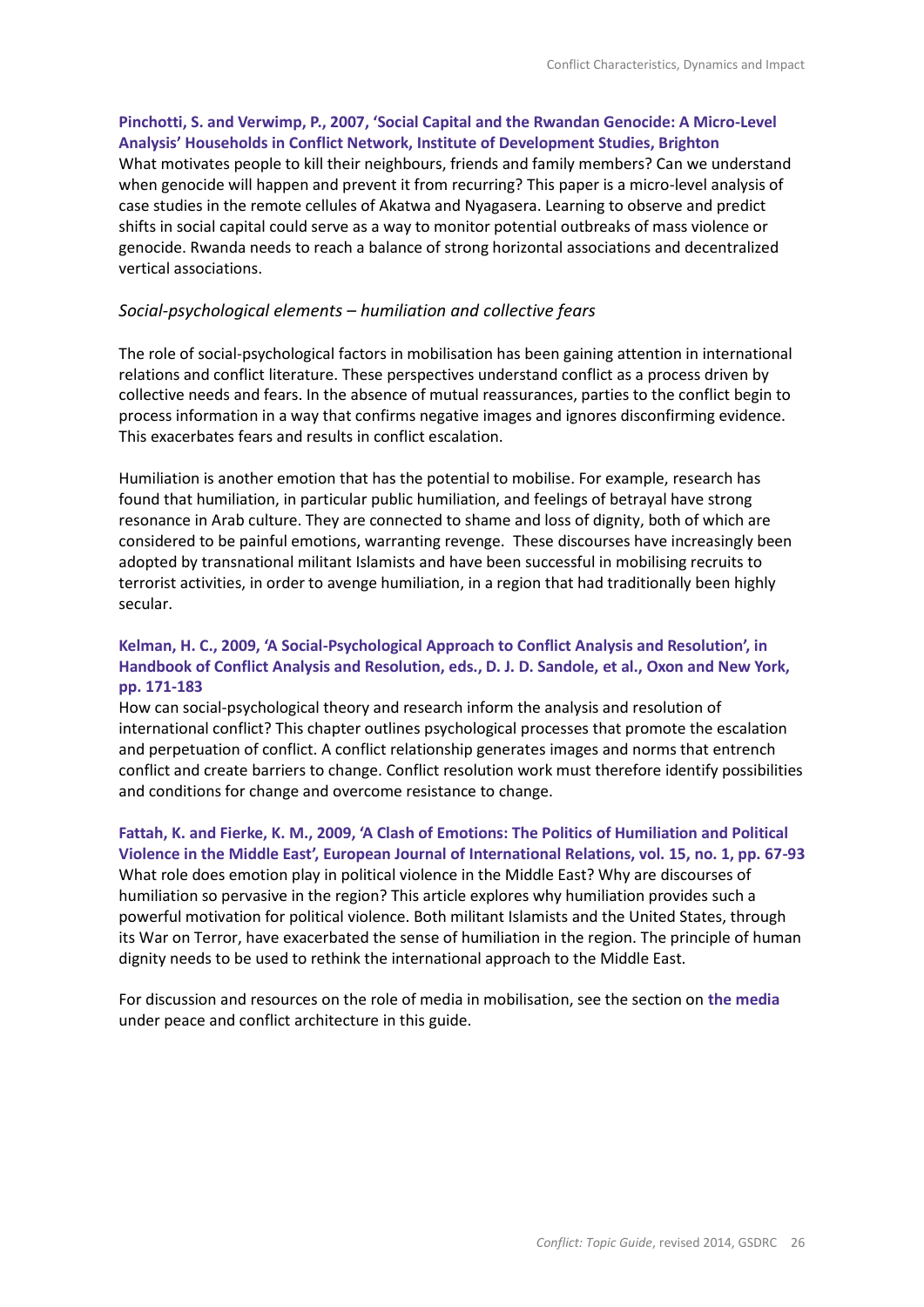# **Conflict dynamics**

#### *Escalation and sustainability*

Conflict escalation can be defined as an increase in the magnitude of disagreements, hostilities or violence (Shale 2006). Many conflict theorists find that the likelihood of conflict escalation depends on the way the parties involved react in response to others. Where parties or institutions do not manage conflict well and react with force, conflict can escalate. In Zimbabwe, for example, the violence meted out during Operation Murambatsvina escalated the political conflict, polarising communities and rupturing relationships. Such fissures and hostilities can be a cause of future conflict.

Such dynamics contribute to the sustainability of conflict. The literature on 'greed' (see **resource and environmental factors** under causes of conflict) introduced the notion that the original causes of conflict may not be the same factors that sustain war. It is thus important to adopt a chronological, contextual and dynamic approach when engaging in causal analysis in order to understand how the conflict has developed over time.

# **Shale, V., 2006, 'Operation Murambatsvina: The Dynamics and Escalation of Zimbabwean Intrastate Conflict', African Journal on Conflict Resolution, vol. 6, no. 2, pp. 107-126**

Why does Zimbabwe remain trapped in a cycle of political violence and economic crisis? This article argues that Zimbabwe's Operation Murambatsvina of 2005 was a purge directed against opposition supporters, and an example of Pruitt and Rubin's 'structural change' model of conflict escalation. The human cost of violence and impoverishment in Zimbabwe includes a disturbing trend of polarisation, mistrust and hostility within the community.

# **Maitre, B., 2009, 'What Sustains 'Internal Wars'? The Dynamics of Violent Conflict and State Weakness in Sudan', Third World Quarterly, vol. 30, no. 1, pp. 53-68**

Are the factors that start internal wars the same as the factors that sustain them? This paper argues that the international community has been misguided in focusing on determining the causalities of internal wars and should instead focus on the contextual conditions and dynamic relationships that allow them to continue. Using the conflicts in Sudan as a case study, the paper concludes that time alters the reasons why internal wars are fought, and argues that the international community is not well placed to intervene.

# *Feasibility and availability of arms*

Recent analysis has also stressed 'feasibility' as a key factor in explaining where and when conflict can occur. Many authors stress, for example, that the easy availability of small arms and light weapons has rendered resort to violence less costly and more likely.

# **Collier, P., Hoeffler, A. and Rohner, D., 2006, 'Beyond Greed and Grievance: Feasibility and Civil War', CSAE Working Paper Series, no. 10, Centre for the Study of African Economies, University of Oxford, Oxford**

A key distinction among theories of civil war is between those that are built upon motivation and those that are built upon feasibility. This article explores this distinction by analysing a comprehensive global sample of civil wars between 1965 and 2004. The results substantiate the 'feasibility hypothesis' which contends that where civil war is feasible, it will occur without reference to motivation.

(An updated version of this paper is available **here**.)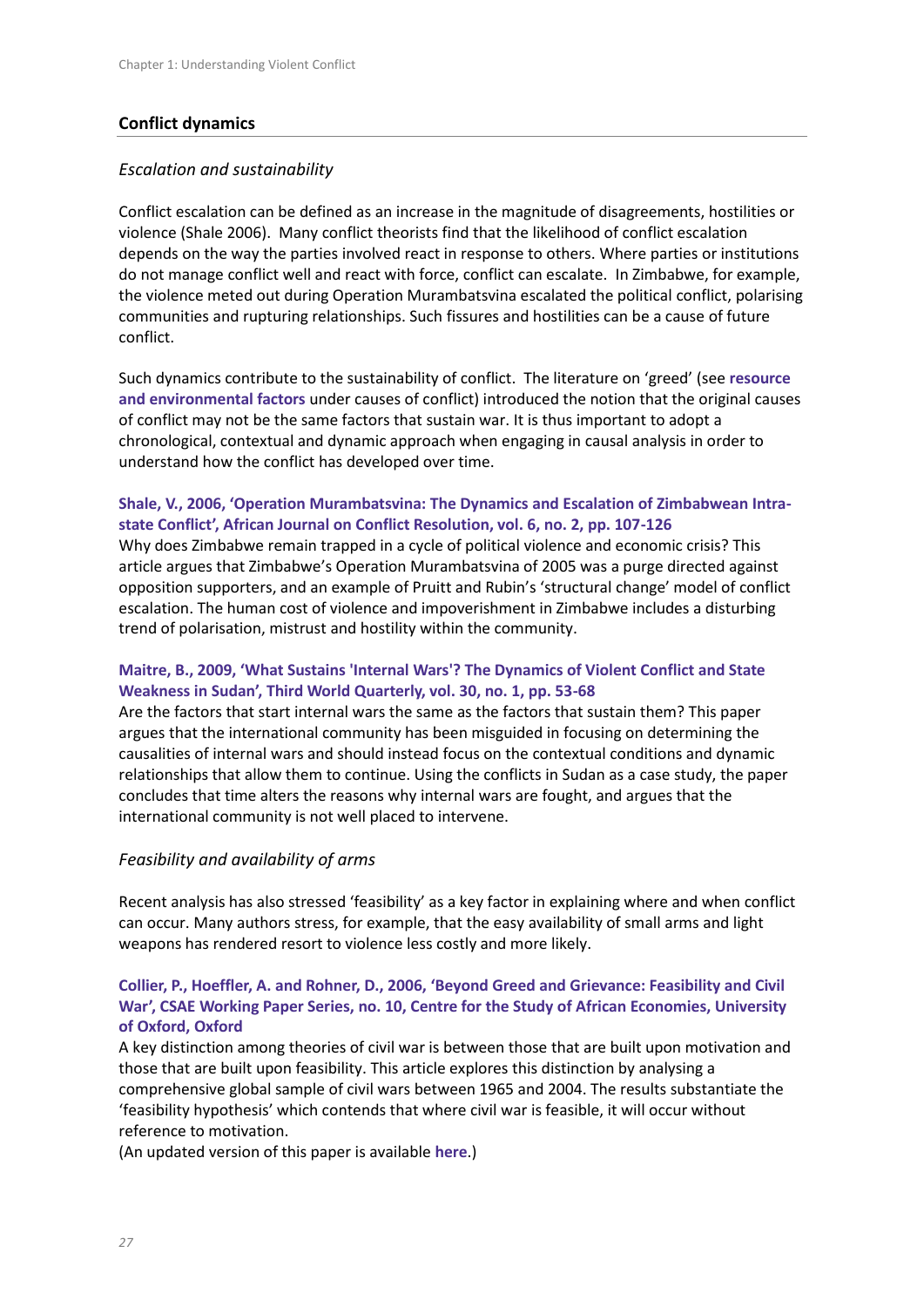# **IANSA, Amnesty International, and Oxfam, 2006, 'Arms without Borders: Why a Globalised Trade Needs Global Controls: Lack of Responsibility in the Ownership and Production of the Global Arms Industry', Oxfam**

The global arms trade will soon reach record levels, yet as weapons production has become more globalised, national regulations are insufficient to prevent unlawful use. What needs to be done to ensure that the burgeoning trade in arms is properly contained? This report examines how the proliferation of improperly controlled weapons has serious negative implications for conflict resolution, human rights and development. It argues that there is an urgent need for a legally binding Arms Trade Treaty that will create minimum global standards for arms transfers.

#### **Ojakorotu, V. and Okeke-Uzodike, U., 2006, 'Oil, Arms Proliferation and Conflict in the Niger Delta of Nigeria', African Journal on Conflict Resolution, vol. 6, no. 2, pp. 85-106**

What fuels the present-day oil violence in the Niger Delta? This paper analyses the main sources of conflict, in particular a thriving small arms trade. Weapons smuggled through Guinea-Bissau, Gabon and Cameroon continue to supply ethnic militias. While addressing arms trafficking through border control can reduce the escalation of conflict, a key issue is inequity in Nigerian federalism. Adequate representation of minority interests needs to be addressed as an integral part of the project to create a true democracy, good governance, an enhanced position for ethnic minorities and transparent fiscal control.

# *Targeting of civilians*

**Raleigh, C., 2012, Violence against civilians: a disaggregated analysis, International Interactions, vol. 38, no. 4, pp. 462-481**

Why are civilians targeted in war? Retribution or collateral damage are poor explanations for attacks against civilians. Instead, civilians are targeted because they are accessible and violence against them creates chaos and signals strength. Rebel groups kill more civilians, often in an attempt to create new frontlines for conflict. Governments are also responsible for high rates of civilian death, often 'contracting' this violence out to militias. Small opposition groups commit higher levels of violence against civilians in local spaces. The strength of a violent group compared to its competition shapes how much civilian violence it commits. **See full text**

# **Impact of conflict**

Violent conflict has devastating effects across a range of areas, many of which have lasting impacts. There are clear detrimental effects of conflict on the reduction of poverty and hunger, on primary education, on the reduction of child mortality, and on access to water. Internal conflicts harm males and females in equal measures. More intensive fighting leads to much longer recovery times.

Human toll: Violent conflict results in loss of life, disablement, rape and sexual violence, displacement and forced migration, the spread of disease and famine. Loss of life continues into the future with the spread of HIV/AIDS and the presence of landmines.

Social systems: Armed conflicts disrupt and destroy families and community life. Family systems are undermined through the deliberate targeting of women, the recruitment of children to join ranks of rebel groups, massive displacements, and losses of life and property.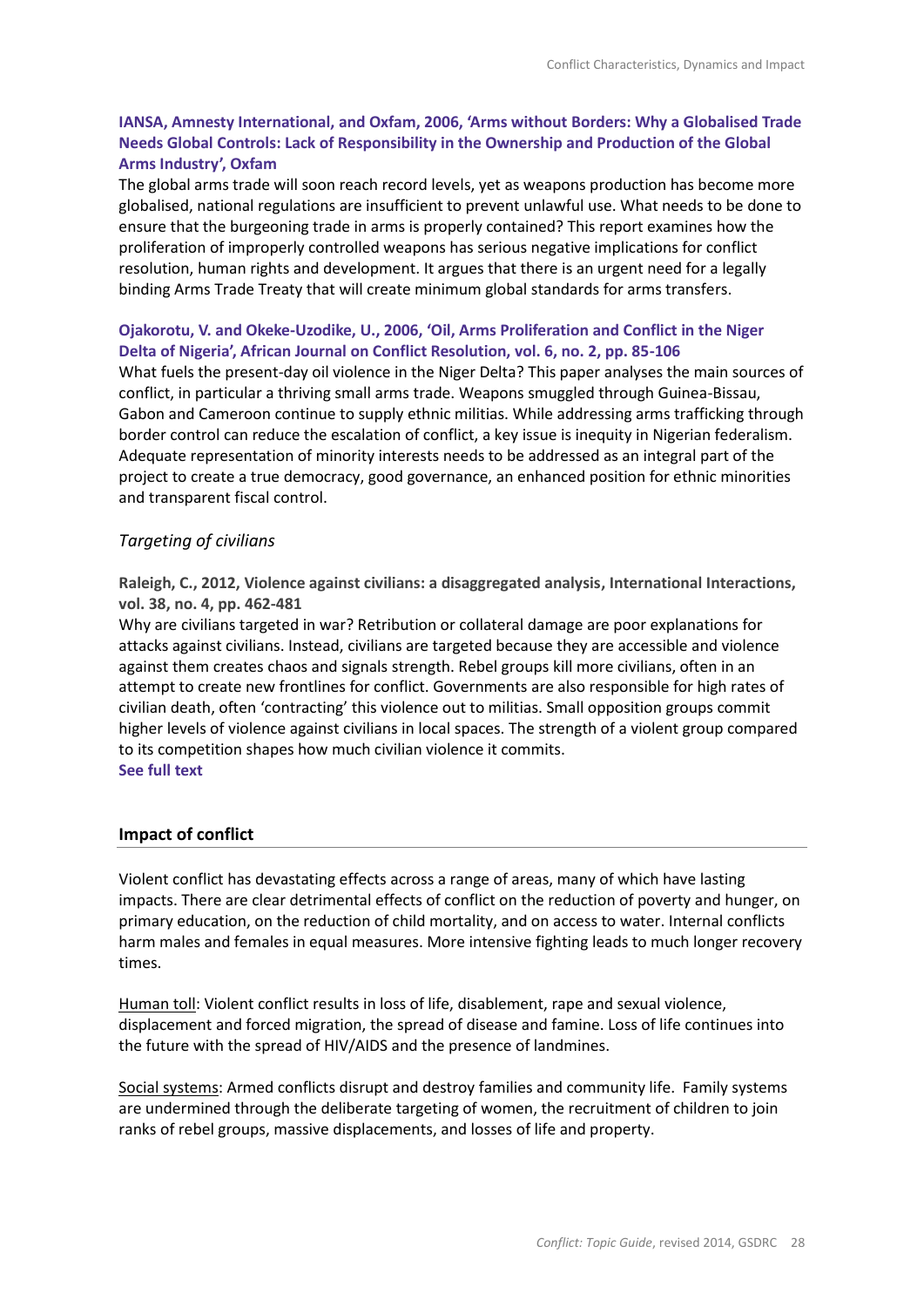Political governance: Violent conflict impacts negatively on the rule of law, state capacity, and democratic political processes. Corruption and criminality often take root, and the influence of military actors rises. Politically excluded groups are increasingly marginalised and targeted.

Socioeconomic costs: Infrastructure, capital stock and household assets are destroyed during conflict, investment declines, and household and national incomes drop. The loss of livelihoods, due in part to the destruction of infrastructure and natural resources, and lack of employment opportunities coincides with a weakened social safety net and a decline in the capacity of the state to provide services, such as health and education. Socioeconomic indicators demonstrate that impacts of conflict include declining literacy, a drop in life expectancy and increased infant mortality. The collapse of education systems and the loss of educated populations (due to death or displacement) have negative long-term implications for human capital and economic productivity.

The development of war economies, trade in illicit goods and a focus on informal sectors to cope with the weakening of the formal sector, can distort economic production and growth. Resource exploitation, the depletion of natural resources and other forms of environmental degradation can have long-term adverse effects for sustainable development.

Social capital: The processes and impact of violent conflict weakens and in some cases destroys the social fabric of societies. Conflict disrupts social relations and can result in social dislocation, and a decline in interpersonal and communal group trust. While social capital within a group may be strengthened, social capital across groups is weakened by the destruction of the norms and values that underlie cooperation.

Social-psychological: Experiencing violent conflict can be extremely traumatic. Many war-affected persons suffer from post-traumatic stress syndrome, which contributes to poor mental and physical health, reduced quality of life, and in some cases, greater difficulties in work, education and family life - and increased violent behaviour. Women who have endured sexual violence can suffer rejection in their own families and communities. Youth and children are at particular risk: research has shown that experiencing violence at an early age results in higher risk of perpetuating violence. Feelings of humiliation and betrayal, and the desire for revenge, can also perpetuate a cycle of violence in which 'underlings' rise to power, engage in extreme acts, inflicting indignities on those who had done the same to them.

Legacy of large-scale human rights abuses: Violent conflict results from and produces a breakdown in law and order and the perpetration of human rights abuses on a mass scale – by government, non-state actors, and in the case of transnational conflicts, external actors. Addressing this legacy and finding the appropriate methods to come to terms with it is a key challenge in conflictaffected societies. Left unaddressed, there is the risk that grievances will persist and societies will remain locked in conflict dynamics.

Regional/global impact: Violent conflict has various effects in neighbouring countries and beyond as arms, drugs, conflict resources and refugees spill over the border. Mass refugee migration in particular can place a large economic burden on host countries. Neighbouring countries may also suffer from damage to cross-border infrastructure and the environmental impacts of conflict.

**Hegre, H., Nygard, H. M., and Strand, H., 2012, Development Consequences of Armed Conflict. World Development, vol. 40, no. 9**

What impact has violent conflict had on progress in meeting the United Nation's Millennium Development Goals (MDGs)? This paper conducts a statistical analysis of the developmental consequences of conflict, focusing on the MDGs and economic growth. Civil war harms the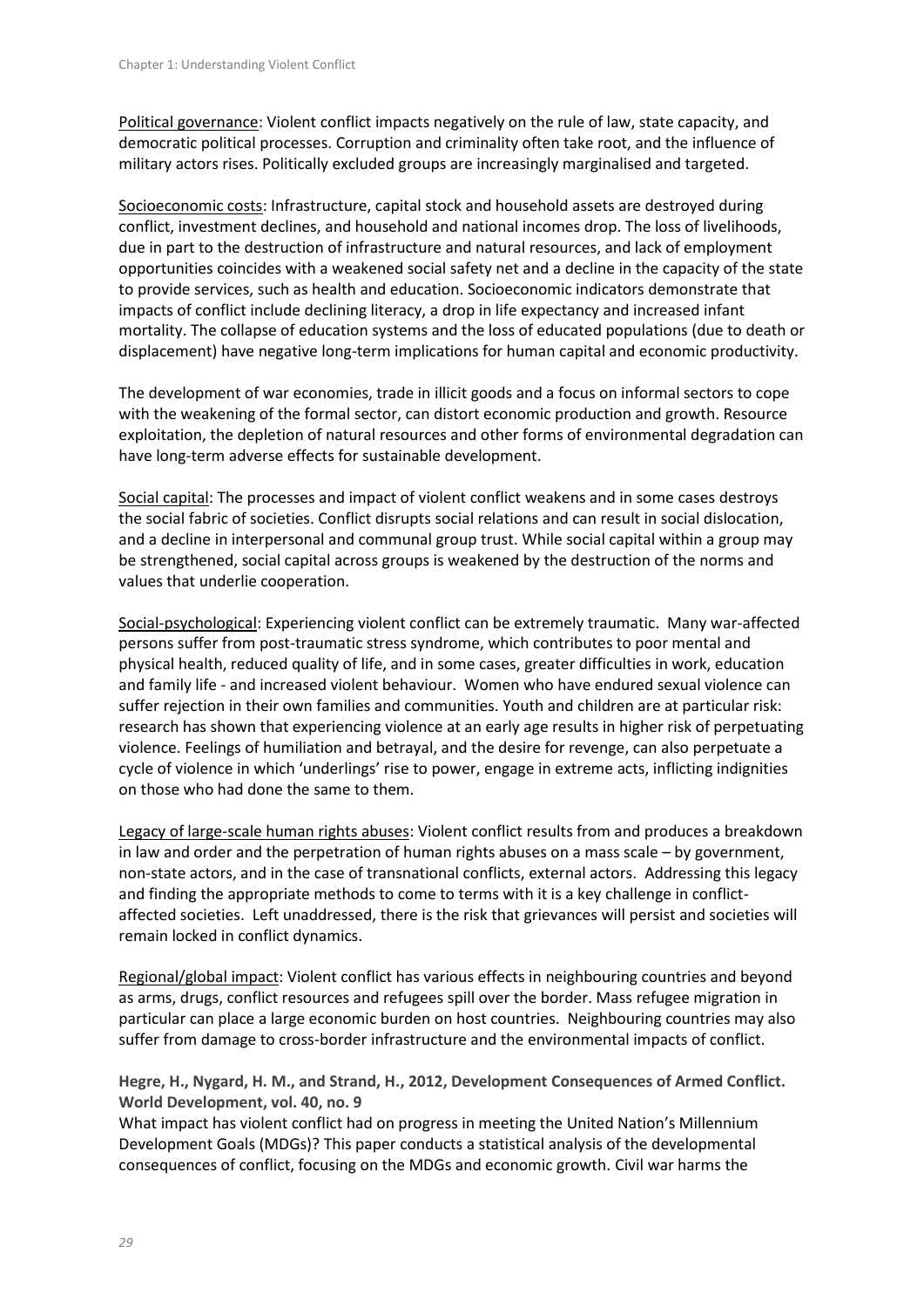achievement of most of these development goals. There are clear detrimental effects of conflict on the reduction of poverty and hunger, on primary education, on the reduction of child mortality, and on access to water. Internal conflicts seem to harm males and females in equal measures. No effect was found on access to sanitation. More intensive fighting leads to much longer recovery times.

#### **See full text**

# **UNDP, 2008, 'Legacies of Armed Conflict', Chapter 2 in Post-Conflict Economic Recovery: Enabling Local Ingenuity, Bureau for Crisis Prevention and Recovery (BCPR), UNDP, New York, pp. 14-47** What are the economic legacies of armed conflict? How should policymakers approach these legacies in recovery strategies? This chapter argues that post-conflict countries are not blank slates on which new economic and social systems can be built. For a recovery strategy to work, it must acknowledge the legacies of armed conflict and consolidate those that contribute towards peace and stability.

#### **Sexsmith, K., 2009, 'Violent Conflict and Social Transformation: An Institutionalist Approach to the Role of Informal Economic Networks' European Journal of Development Research, vol. 21 no. 1, pp. 81–94**

What is the role of informal economic networks in violent conflict? This article finds that in Somalia customary institutions of trust were preserved during conflict and contributed to economic coordination and conflict mediation. In Sierra Leone, patrimonial networks led to social collapse. Thus, social transformations arising from conflict can be productive or destructive, depending on the institutions embedded in social networks. The historical relationship of informal networks to the state shapes the institutional content of these networks.

#### **Orero, M. et al, 2007, 'The Impact of Conflict on the Intergenerational Transmission of Chronic Poverty', Working Paper, no. 71, Chronic Poverty Research Centre, Manchester**

What impact does conflict have on the intergenerational transmission of chronic poverty? This paper reviews conflict and poverty literature, and finds that conflict is likely a contributory factor to the intergenerational transmission of chronic poverty. It cautions, however, that the causal link is difficult to demonstrate and requires further research based on longitudinal approaches to better map the relationship between conflict and poverty.

**Justino, P., Brück, T. and Verwimp, P., 2013, 'A Micro-Level Perspective on the Dynamics of Conflict, Violence, and Development', Oxford University Press, Oxford**

This volume brings together the findings of MICROCON, a five year research programme analysing conflict at the micro-level. Its main focus is on how conflict affects the behaviour of individuals and households and vice versa. Individuals, households, groups, and communities are at the centre of processes and dynamics of violent conflict. Understanding these processes is critical for improving options for conflict mediation, prevention, and resolution. Policies in fragile and conflict affected countries can be considerably strengthened by taking into consideration how the motivations, aspirations, and daily realities of people affected by conflict may affect development, peacebuilding, and state-reform efforts in post-conflict contexts. **See details on publisher's website**

#### **Additional resources**

For discussion and resources on the impact of conflict on social exclusion, see the **underlying causes of conflict** section of the GSDRC's social exclusion guide.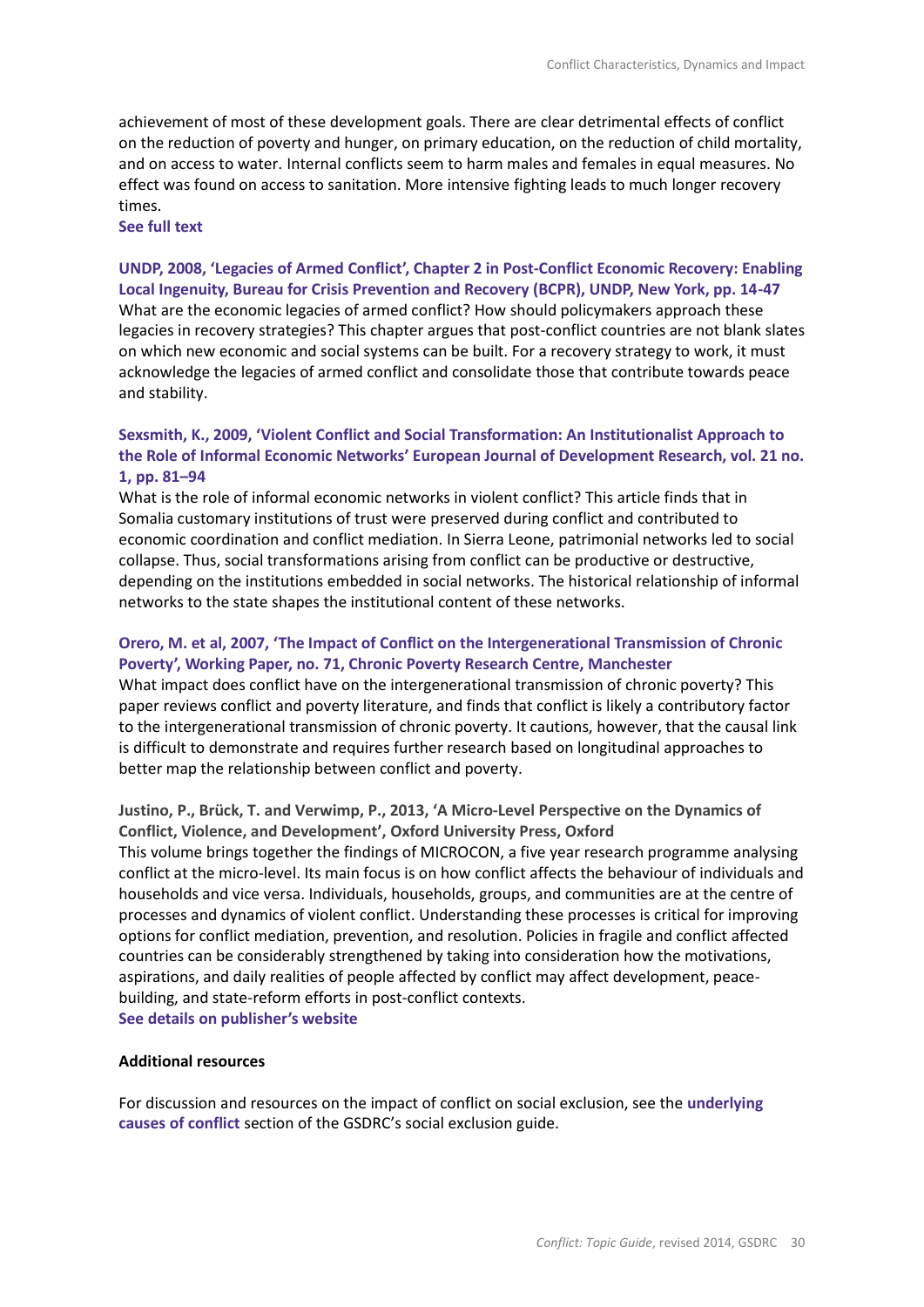For discussion and resources on addressing the legacy of large-scale human rights abuses, see the **transitional justice** section of the GSDRC's **justice** guide.

#### **Conflict sensitive development**

There has been greater focus in recent years on the links between conflict, peace, security and development. Not only is development seen as an integral aspect of security, conflict resolution and management, and peacebuilding, but there is also recognition that humanitarian and development policies and activities can cause harm. The recent emphasis on conflict sensitive development largely emerged as a result of the stark realisation after the genocide in Rwanda in 1994 that prior development aid had reinforced the politics of exclusion and repression in the country.

Conflict sensitivity is an overall term to describe different efforts, methods and tools for working in conflict-prone and conflict-affected areas, with the aim of (1.) reducing the risk that aid unintentionally contributes to the escalation or sustainability of violent conflict ('Do no harm'); and (2.) contributing to peacebuilding. It involves thorough analysis of the context in which an intervention takes place, and of the interaction between the context, the intervention, and conflict or peace dynamics. Programming should be based closely on this analysis, and should adapt in response to regular monitoring and evaluation.

Conflict and peace academics and practitioners emphasise that 'avoiding harm' and 'doing some good' does not automatically contribute to peacebuilding. In order to impact on peacebuilding, it is necessary to link conflict sensitive programming with a broader national and international peace strategy; and to collaborate with relevant actors outside the field of development, including political and diplomatic actors. Collaboration may also need to extend to parties to the conflict, including armed non-state actors (see 'negotiating with non-state armed groups' in **conflict negotiation**).

It is also necessary to recognise that post-conflict recovery and peacebuilding strategies are not inherently pro-peace. Democratisation planning and processes for example, which form part of many post-conflict international interventions, require a comprehensive understanding of existing indigenous governance norms and approaches. This can help to ensure that interventions do not entrench existing inequitable and unjust power structures, or entrench identities in a way that produces tensions (see 'power sharing' in **peace agreements** and **governance programming** in the peacebuilding component of this guide).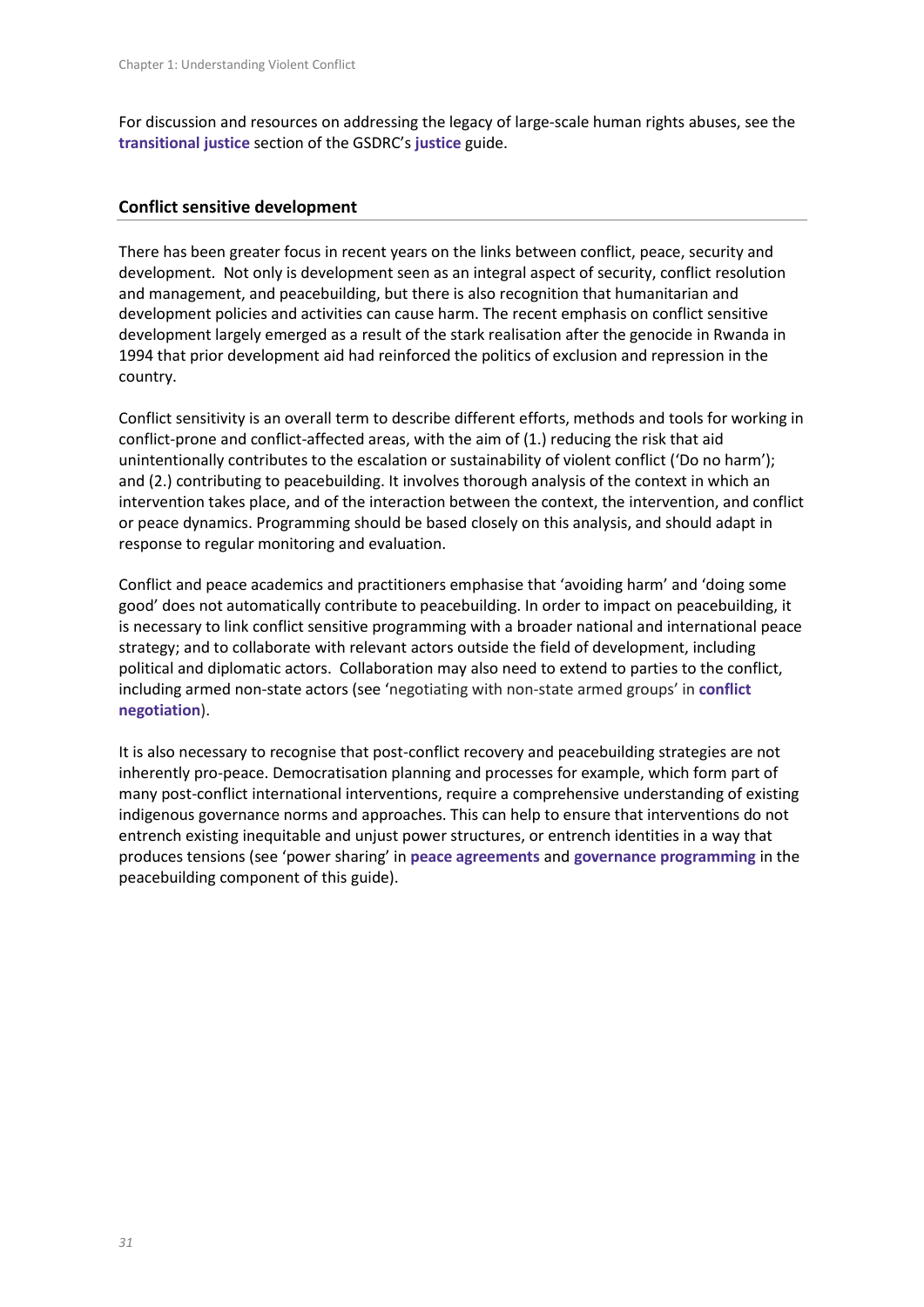# **Conflict Analysis: Frameworks and Tools**

Conflict analysis is an essential yet tremendously challenging process. The aim is to gain a comprehensive and shared understanding of potential or ongoing violent conflicts. This usually involves an assessment of key conflict factors (sources of tension and root causes of conflict, including linkages and synergies), actors (interests, potential spoilers, capacities for violence and peace, incentives required to promote peace), and dynamics (triggers for violence, local capacities for peaceful and constructive conflict management, likely future scenarios). Analysis is undertaken at local, national, regional and international levels.

Conflict analysis should inform decision-making with the aim of improving the effectiveness of conflict prevention, conflict management and peacebuilding interventions, including the effectiveness of development and humanitarian assistance (see the previous section on conflict sensitive development). It is important to emphasise that conflict analysis is an ongoing process and not a static, one-off exercise. As such, process design is very important.

The following are a selection of conflict analysis frameworks and tools adopted by international organisations, donor agencies and non-governmental organisations. While there are a variety of analytical frameworks and tools, many follow a similar logic. It is beneficial to find one most suited to a particular need or situation and to further adapt it, rather than understanding them as rigid frameworks.

#### *United Nations*

#### **UNDG/ECHA, 2004, 'Interagency Framework for Conflict Analysis in Transition Situations', UNDG/ECHA**

United Nations (UN) post-conflict responses should be based on standardised inter-agency analyses to help overcome structures that lead to violent conflict and to promote integrated peace. This report outlines analytical components necessary to understand conflict causes and dynamics that support peace efforts in a transition situation. Application of such an analytical framework would help construct subsequent UN programming that incorporates context-specific factors and supports the achievement of lasting peace.

**UNDP, 2003, 'Conflict-related Development Analysis (CDA)', Bureau for Crisis Prevention and Recovery, United Nations Development Programme, New York** Conflict-related Development Analysis (CDA) is an analytical tool targeted at UNDP practitioners and other development agencies working in conflict prone and affected situations. In particular, it was designed as a practical tool to better understand the linkages between development and conflict, with a view to increasing the impact of development on conflict. **See full text**

#### *World Bank*

# **Wam, P. and Sardesai, S. 2005 'The Conflict Analysis Framework', Conflict Prevention and Reconstruction Team (CPR), The World Bank, Washington DC**

Conflict sensitive approaches to development assistance can help prevent the onset, exacerbation or resurgence of violent conflict. The World Bank's Conflict Analysis Framework (CAF) is a tool to assess the causes and consequences of conflict, determine a country's resilience to conflict, and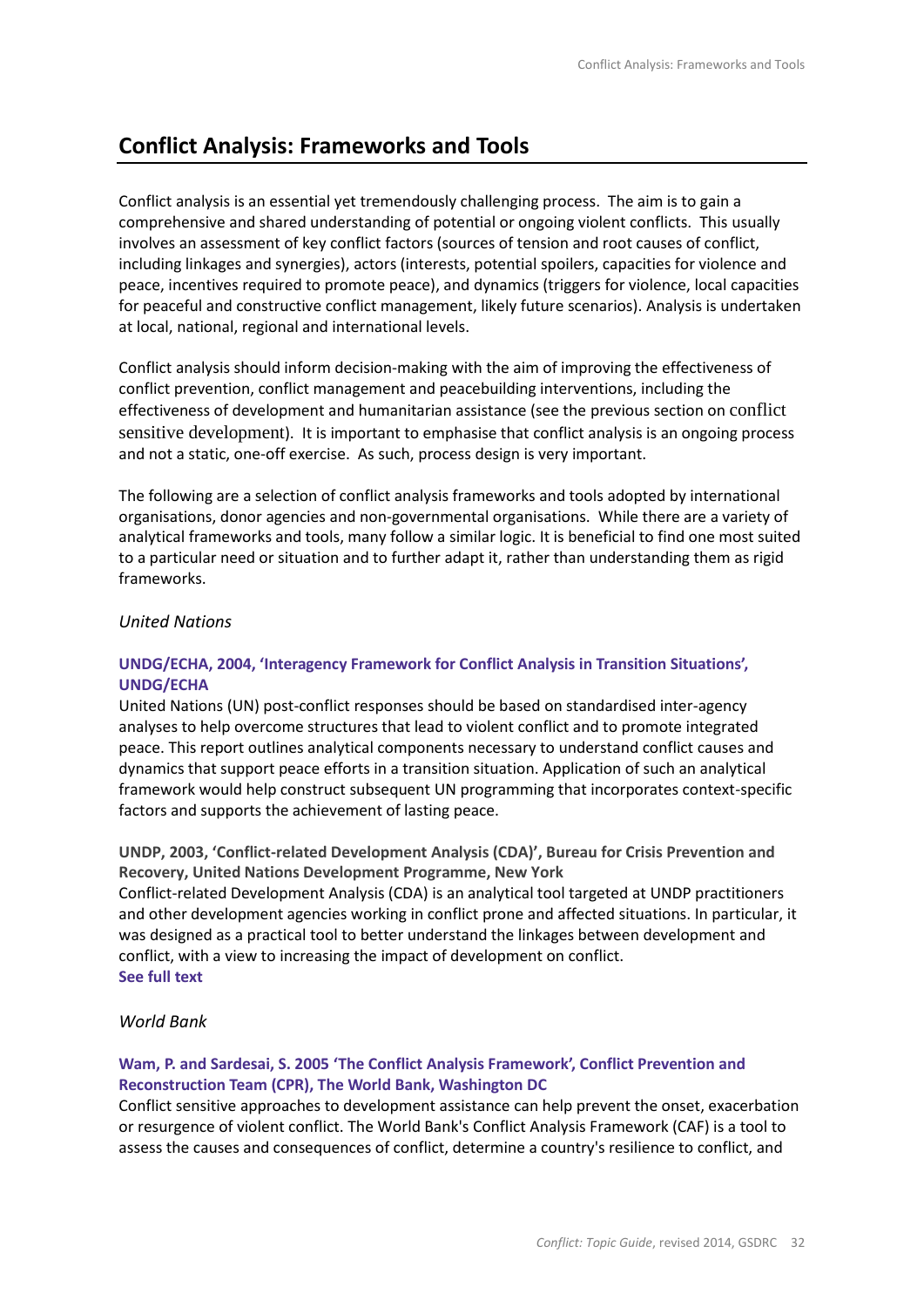developing appropriate conflict sensitive approaches to programming. This paper outlines the stages of the CAF, examining when and how it should be applied.

# **World Bank, 2006, 'Effective Conflict Analysis Exercises: Overcoming Organisational Challenges?', Report No. 36446-GLB, 21 June 2006, The World Bank, Washington DC**

Understanding the social and economic factors that affect conflict improves the effectiveness of development strategies and programmes. This paper examines the process of conducting conflict analyses and recommends how they should be organised, applied and disseminated. Creating buyin for the analysis by country teams, use of local partners and dissemination of analysis findings are key to executing an effective conflict analysis.

#### *Bilateral donors*

# **Goodhand, J., Vaux, T., and Walker, R., 2002, 'Conducting Conflict Assessments: Guidance Notes', Department for International Development (DFID), London**

These guidance notes explain the principles and methodology of conducting effective strategic conflict analyses (SCAs). DFID's SCAs have three key aims: to map out causes and trends in a conflict; analysis of international responses to it; and development of future policy options. An abridged example is given as an appendix to the guide, along with sources of further information. SCAs should include international factors, risks and impacts of development interventions, and suggestions for making policies more conflict-sensitive. Flexibility is key: adapt SCAs to the end user's needs; be aware of the nature and phase of conflict; identify particular actors and triggers which could cause latent tensions to erupt into conflict.

**US Agency for International Development, 2012, 'Conflict Assessment Framework: Version 2.0', United States Agency for International Development (USAID), Washington, D.C.** What can international donors do to help prevent conflict? This paper presents an updated conflict assessment framework based on a deeper understanding of conflict dynamics and their impact. It is designed to provide USAID Missions with more guidance on the practice of conducting assessments and generating practical recommendations that seek not only to mitigate conflict drivers but also to bolster social and institutional resilience, effectiveness, and legitimacy. It emphasises the close relationship between conflict and development and the importance of responding to conflict dynamics and trajectories in a way that encourages development rather than worsens conflict.

#### **See full text**

# **SIDA, 2006, 'Manual for Conflict Analysis', Division for Peace and Security through Development Cooperation, Methods Document, Swedish International Development Cooperation Agency, Stockholm**

This manual provides practical guidance on how to analyse violent conflicts in order to better understand how development cooperation is affected by and can affect potential or ongoing violent conflicts. The tool is aimed at helping the user to assess conflict risks so that strategies, programmes and projects can become more conflict sensitive. It has been developed to meet the needs at three levels: the strategic, sector and project levels.

http://www.conflictsensitivity.org/sites/default/files/Manual\_for\_Conflict\_Analysis.pdf

**Leonhardt, M., 2002, 'Conflict Analysis for Project Planning and Implementation', GTZ** These Guidelines are aimed at anyone who is concerned with the assessment, preparation and implementation of development projects in (potential) conflict zones. **See full text**